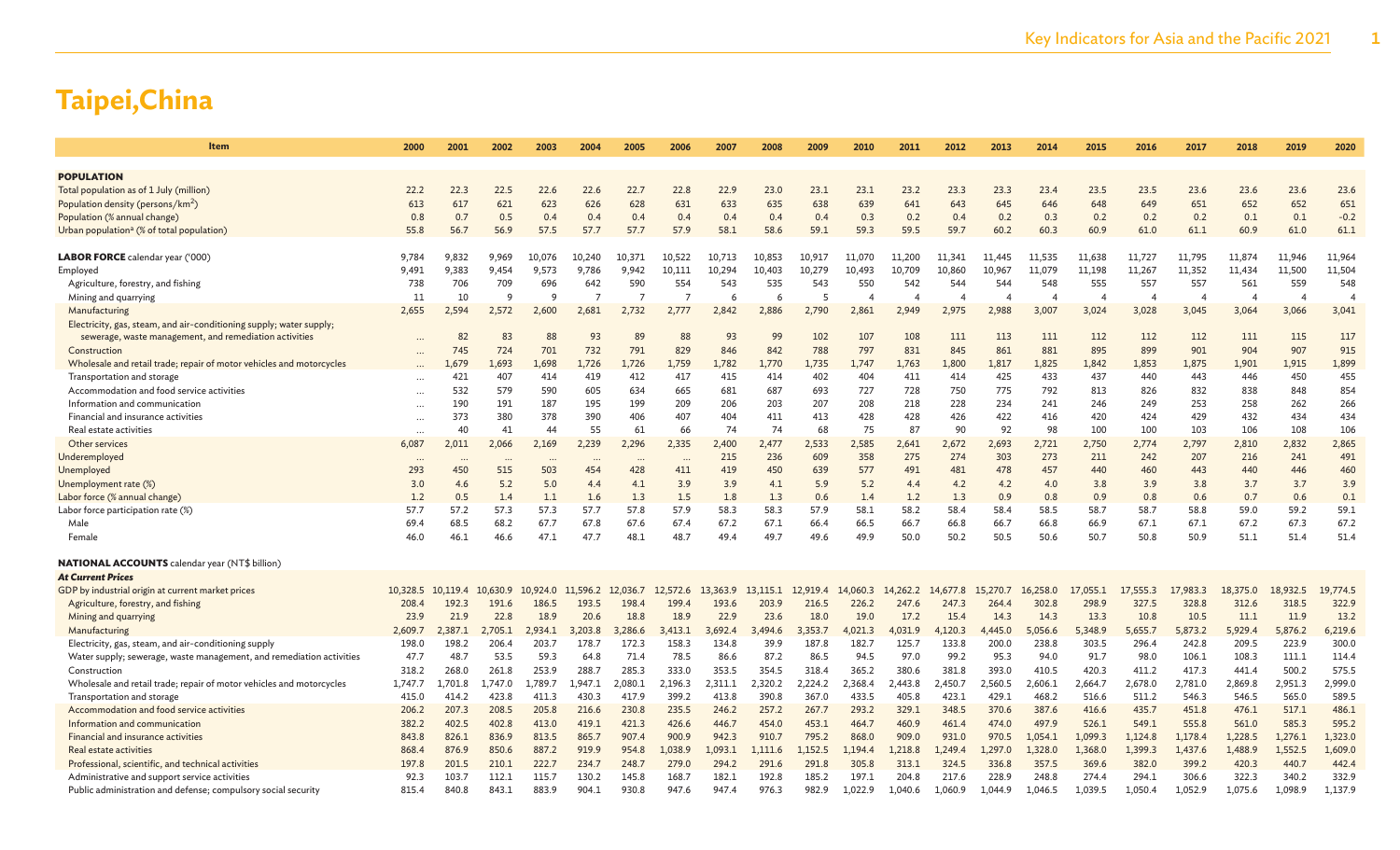| Item                                                                                 | 2000              | 2001             | 2002              | 2003              | 2004                       | 2005              | 2006              | 2007              | 2008              | 2009              | 2010              | 2011              | 2012              | 2013              | 2014              | 2015                | 2016                       | 2017              | 2018              | 2019              | 2020              |
|--------------------------------------------------------------------------------------|-------------------|------------------|-------------------|-------------------|----------------------------|-------------------|-------------------|-------------------|-------------------|-------------------|-------------------|-------------------|-------------------|-------------------|-------------------|---------------------|----------------------------|-------------------|-------------------|-------------------|-------------------|
|                                                                                      |                   |                  |                   |                   |                            |                   |                   |                   |                   |                   |                   |                   |                   |                   |                   |                     |                            |                   |                   |                   |                   |
| Education                                                                            | 430.0             | 493.5            | 528.7             | 570.9             | 574.4                      | 594.0             | 622.5             | 648.4             | 656.8             | 670.7             | 679.6             | 695.0             | 727.0             | 727.7             | 736.3             | 739.6               | 739.4                      | 735.9             | 747.4             | 745.4             | 752.2             |
| Human health and social work activities                                              | 263.6             | 282.4            | 299.2             | 305.2             | 317.0                      | 332.4             | 355.1             | 364.0             | 371.1             | 385.2             | 393.7             | 411.8             | 417.9             | 435.6             | 458.4             | 480.8               | 512.0                      | 530.3             | 553.0             | 587.2             | 624.4             |
| Arts, entertainment, and recreation                                                  | 84.1              | 89.5<br>276.9    | 92.1              | 94.6              | 95.7                       | 97.6              | 103.4             | 108.7             | 111.5             | 115.9             | 120.3             | 123.5             | 126.9             | 131.7             | 135.8             | 140.5               | 141.1                      | 147.9             | 153.7             | 162.9             | 153.3<br>474.4    |
| Other service activities<br>Gross value added at producers' prices                   | 258.1<br>10,010.5 | 9,833.1          | 294.1<br>10,290.3 | 296.9<br>10.666.8 | 308.8<br>11,313.6          | 327.4<br>11.721.7 | 347.2<br>12.221.9 | 348.3<br>.830.1   | 356.2<br>12,604.5 | 360.4<br>12,432.6 | 372.6<br>13,623.1 | 379.3<br>13,835.3 | 391.0<br>14,127.8 | 398.2<br>14,817.5 | 420.3<br>15,862.4 | 426.2<br>16,538.3   | 430.4<br>17,047.1          | 442.7<br>,545.1   | 462.9<br>17,918.3 | 475.4<br>18,339.8 | 19,065.2          |
| Import duties                                                                        | 146.4             | 119.1            | 126.4             | 128.7             | 126.1                      | 135.4             | 135.7             | 138.0             | 132.6             | 117.2             | 152.1             | 162.8             | 157.5             | 164.9             | 181.3             | 193.5               | 199.9                      | 191.4             | 203.8             | 209.3             | 209.1             |
| Value-added tax                                                                      | 178.2             | 167.2            | 182.8             | 188.7             | 213.1                      | 215.9             | 215.0             | 222.7             | 221.3             | 206.4             | 249.7             | 264.2             | 260.7             | 281.4             | 299.7             | 290.8               | 308.3                      | 318.3             | 329.8             | 338.1             | 331.5             |
| Statistical discrepancy                                                              | $-6.5$            |                  | 31.5              | $-60.1$           | $-56.6$                    | $-36.3$           |                   | 173.1             | 156.7             | 163.3             | 35.4              |                   | 131.8             | 6.9               | $-85.4$           | 32.5                |                            | $-71.4$           | $-76.9$           | 45.3              | 168.7             |
| Net factor income from abroad                                                        | 136.7             | 189.2            | 236.1             | 322.1             | 363.4                      | 285.1             | 305.9             | 325.4             | 305.8             | 402.4             | 415.7             | 372.1             | 432.2             | 402.5             | 439.1             | 439.7               | 451.1                      | 447.4             | 414.8             | 476.5             | 590.9             |
| GNI                                                                                  | 10,465.2          | 10,308.6         | 10,867.0          | 11,246.2          | 11,959.6                   | 12,321.8          | 12,878.5          | 13.689.4          | 13,420.9          | 13,321.8          | 14,476.1          | 14.634.3          | 15,110.0          | 15,673.2          | 16,697.2          | 17,494.7            | 18,006.4                   | 18,430.7          | 18,789.8          | 19,409.0          | 20,365.4          |
|                                                                                      |                   |                  |                   |                   |                            |                   |                   |                   |                   |                   |                   |                   |                   |                   |                   |                     |                            |                   |                   |                   |                   |
| <b>Structure of Output</b> (% of GDP at current market prices)                       |                   |                  |                   |                   |                            |                   |                   |                   |                   |                   |                   |                   |                   |                   |                   |                     |                            |                   |                   |                   |                   |
| Agriculture                                                                          | 2.0               | 1.9              | 1.8               | 1.7               | 1.7                        | 1.6               | 1.6               | 1.5               | 1.6               | 1.7               | 1.6               | 1.7               | 1.7               | 1.7               | 1.9               | 1.8                 | 1.9                        | 1.8               | 1.7               | 1.7               | 1.7               |
| Industry                                                                             | 30.9              | 28.9             | 30.7              | 31.6              | 32.2                       | 31.8              | 31.8              | 32.5              | 30.9              | 31.1              | 33.4              | 32.6              | 32.7              | 33.7              | 35.6              | 36.3                | 36.9                       | 36.8              | 36.3              | 35.6              | 36.8              |
| Servicesb                                                                            | 67.1              | 69.2             | 67.5              | 66.7              | 66.1                       | 66.6              | 66.6              | 66.0              | 67.6              | 67.2              | 65.0              | 65.6              | 65.6              | 64.5              | 62.6              | 62.0                | 61.3                       | 61.4              | 62.0              | 62.7              | 61.5              |
| Expenditure on GDP at current market prices                                          | 10,328.5          | 10.119.4         | 10.630.9          |                   | 10,924.0 11,596.2 12,036.7 |                   | 12,572.6          | 13,363.9          | 13.115.1          | 12.919.4          | 14,060.3          | 14,262.2          | 14.677.8          | 15,270.7          | 16.258.0          | 17,055.1            | 7.555.3<br>$\sim$ 1 $\sim$ | .983.3            | 18,375.0          | 18.932.5          | 19,774.5          |
| Final consumption expenditure                                                        | 7,330.6           | 7,465.5          | 7,708.2           | 7,870.5           | 8,300.3                    | 8,637.6           | 8,819.0           | 9,139.1           | 9,261.2           | 9,238.3           | 9,602.7           | 9,967.0           | 10,300.3          | 10,501.6          | 10,963.8          | 11,151.3            | 11,564.3                   | 11,812.2          | 12,233.9          | 12.541.4          | 12,386.6          |
| Household final consumption                                                          | 5,626.9           | 5,673.4          | 5,862.1           | 6,017.1           | 6,400.0                    | 6,684.7           | 6,844.5           | 7,099.0           | 7,147.5           | 7,056.3           | 7,370.4           | 7,674.4           | 7,914.6           | 8,141.0           | 8,473.8           | 8,675.2             | 8,972.4                    | 9,214.1           | 9,464.8           | 9,757.0           | 9,490.6           |
| NPISHs final consumption                                                             | 79.0              | 82.1             | 90.5              | 81.3              | 88.1                       | 95.4              | 98.1              | 92.2              | 102.8             | 106.3             | 110.6             | 100.5             | 101.2             | 101.4             | 129.1             | 112.4               | 109.7                      | 111.6             | 145.7             | 128.2             | 122.5             |
| General government final consumption                                                 | 1,624.8           | 1,710.0          | 1,755.7           | 1,772.1           | 1,812.2                    | 1,857.5           | 1,876.4           | 1.947.9           | 2,010.8           | 2,075.7           | 2,121.7           | 2,192.0           | 2,284.5           | 2,259.2           | 2,360.9           | 2,363.7             | 2,482.2                    | 2,486.6           | 2,623.4           | 2,656.2           | 2,773.5           |
| Gross capital formation                                                              | 2,811.6           | 2,172.0          | 2.238.1           | 2,375.0           | 2,951.9                    | 2,956.3           | 3,106.2           | 3,235.2           | 3,227.6           | 2,580.3           | 3,527.5           | 3,366.7           | 3,330.5           | 3,441.5           | 3,668.4           | 3,706.2             | 3,797.6                    | 3,771.3           | 4,085.9           | 4,463.7           | 4,683.3           |
| Gross fixed capital formation                                                        | 2.718.9           | 2.235.0          | 2.282.0           | 2.362.4           | 2.851.2                    | 2.922.7           | 3.062.3           | 3.219.4           | 3.049.3           | 2.763.1           | 3.330.1           | 3.333.2           | 3.313.8           | 3.466.0           | 3.630.6           | 3.663.8             | 3,807.6                    | 3.795.9           | 4,001.1           | 4,490.0           | 4,700.6           |
| Public                                                                               | 811.5             | 763.4            | 712.3             | 710.1             | 680.4                      | 715.8             | 686.6             | 707.8             | 765.2             | 829.9             | 842.6             | 793.0             | 720.8             | 702.6             | 678.6             | 634.3               | 634.7                      | 663.7             | 722.9             | 782.5             | 887.0             |
| Private                                                                              | 1,907.4           | 1.471.6          | 1.569.7           | 1.652.3           | 2.170.8                    | 2.206.9           | 2.375.8           | 2.511.5           | 2.284.0           | 1.933.2           | 2.487.5           | 2.540.2           | 2.593.0           | 2.763.4           | 2.952.0           | 3,029.5             | 3,172.8                    | 3,132.2           | 3,278.3           | 3,707.5           | 3,813.7           |
| Changes in inventories                                                               | 92.7              | $-62.9$          | $-43.9$           | 12.5              | 100.6                      | 33.6              | 43.8              | 15.8              | 178.4             | $-182.7$          | 197.4             | 33.5              | 16.7              | $-24.5$           | 37.9              | 42.4                | $-10.0$                    | $-24.6$           | 84.8              | $-26.3$           | $-17.4$           |
| Exports of goods and services                                                        | 5.444.4           | 5,098.6          | 5,666.6           | 6,248.8           | 7.404.4                    | 7.841.4           |                   | 8,993.9 10,169.3  | 10,171.4          | 8,732.6           | 11.197.7          | 11,529.0          | 11.634.7          | 11.854.4          | 12,559.5          | 12,157.1            | 11,808.1                   | 12,095.5          | 12,191.3          | 12,022.3          | 11,577.5          |
| Exports of goods                                                                     |                   |                  |                   |                   |                            |                   |                   |                   |                   |                   |                   |                   |                   |                   |                   |                     |                            |                   |                   |                   |                   |
| <b>Exports of services</b>                                                           |                   |                  |                   |                   | $\cdots$                   |                   |                   |                   |                   |                   |                   |                   |                   |                   |                   |                     |                            |                   |                   |                   |                   |
| Less: Imports of goods and services                                                  | 5,258.1           | 4,616.7          | 4.982.0           | 5,570.2           | 7,060.3                    | 7,398.6           | 8,346.5           | 9,179.7           | 9,545.1           | 7,631.7           | 10,267.5          | 10,600.4          | 10.587.7          | 10,526.8          | 10,933.6          | 9,959.5             | 9,614.7                    | 9,695.7           | 10,136.1          | 10,094.8          | 8,872.9           |
| Imports of goods<br>Imports of services                                              |                   |                  |                   |                   |                            |                   |                   |                   |                   |                   |                   |                   |                   |                   |                   |                     |                            |                   |                   |                   |                   |
|                                                                                      |                   |                  |                   |                   |                            |                   |                   |                   |                   |                   |                   |                   |                   |                   |                   |                     |                            |                   |                   |                   |                   |
| <b>Structure of Demand</b> (% of GDP at current market prices)                       |                   |                  |                   |                   |                            |                   |                   |                   |                   |                   |                   |                   |                   |                   |                   |                     |                            |                   |                   |                   |                   |
| Household final consumption <sup>c</sup>                                             | 55.2              | 56.9             | 56.0              | 55.8              | 56.0                       | 56.3              | 55.2              | 53.8              | 55.3              | 55.4              | 53.2              | 54.5              | 54.6              | 54.0              | 52.9              | 51.5                | 51.7                       | 51.9              | 52.3              | 52.2              | 48.6              |
| Government final consumption                                                         | 15.7              | 16.9             | 16.5              | 16.2              | 15.6                       | 15.4              | 14.9              | 14.6              | 15.3              | 16.1              | 15.1              | 15.4              | 15.6              | 14.8              | 14.5              | 13.9                | 14.1                       | 13.8              | 14.3              | 14.0              | 14.0              |
| Gross capital formation                                                              | 27.2              | 21.5             | 21.1              | 21.7              | 25.5                       | 24.6              | 24.7              | 24.2              | 24.6              | 20.0              | 25.1              | 23.6              | 22.7              | 22.5              | 22.6              | 21.7                | 21.6                       | 21.0              | 22.2              | 23.6              | 23.7              |
| Changes in inventories                                                               | 0.9               | $-0.6$           | $-0.4$            | 0.1               | 0.9                        | 0.3               | 0.4               | 0.1               | 1.4               | $-1.4$            | 1.4               | 0.2               | 0.1               | $-0.2$            | 0.2               | 0.3                 | $-0.1$                     | $-0.1$            | 0.5               | $-0.1$            | $-0.1$            |
| Exports of goods and services                                                        | 52.7              | 50.4             | 53.3              | 57.2              | 63.9                       | 65.2              | 71.5              | 76.1              | 77.6              | 67.6              | 79.6              | 80.8              | 79.3              | 77.6              | 77.3              | 71.3                | 67.3                       | 67.3              | 66.4              | 63.5              | 58.6              |
| Imports of goods and services                                                        | 50.9              | 45.6             | 46.9              | 51.0              | 60.9                       | 61.5              | 66.4              | 68.7              | 72.8              | 59.1              | 73.0              | 74.3              | 72.1              | 68.9              | 67.3              | 58.4                | 54.8                       | 53.9              | 55.2              | 53.3              | 44.9              |
|                                                                                      |                   |                  |                   |                   |                            |                   |                   |                   |                   |                   |                   |                   |                   |                   |                   |                     |                            |                   |                   |                   |                   |
| <b>At Chained Prices</b>                                                             |                   |                  |                   |                   |                            |                   |                   |                   |                   |                   |                   |                   |                   |                   |                   |                     |                            |                   |                   |                   |                   |
| GDP by industrial origin at 2016 market prices<br>Agriculture, forestry, and fishing | 9.863.2<br>367.2  | 9.725.0<br>352.0 | .258.1<br>378.0   | 10.691.4<br>372.4 | 11.434.7<br>352.6          | 12.050.2<br>337.7 | 12,745.6<br>377.2 | 13,618.7<br>376.5 | 13,727.6<br>377.1 | 13.506.1<br>366.5 | 14,889.9<br>374.3 | 15.437.0<br>391.5 | 15.779.9<br>378.9 | 16,171.8<br>385.0 | 16,935.0<br>392.8 | 17, 183. 2<br>362.5 | ,555.3<br>327.5            | 18.136.6<br>354.6 | 18,642.0<br>370.5 | 19,194.6<br>363.7 | 19,791.3<br>368.6 |
| Mining and quarrying                                                                 | 27.6              | 24.9             | 24.1              | 18.4              | 17.9                       | 15.9              | 12.5              | 12.6              | 11.4              | 10.4              | 15.0              | 14.2              | 14.3              | 13.7              | 13.0              | 12.1                | 10.8                       | 10.9              | 11.8              | 12.0              | 12.4              |
| Manufacturing                                                                        | 1,952.7           | 1,818.7          | 2.036.3           | 2.270.1           | 2.534.3                    | 2.757.4           | 2,977.3           | 3.415.5           | 3,457.9           | 3.388.6           | 4,179.0           | 4,455.5           | 4.694.1           | 4,853.1           | 5,363.8           | 5,435.8             | 5,655.7                    | 5,963.1           | 6,116.8           | 6.197.0           | 6,585.4           |
| Electricity, gas, steam, and air-conditioning supply                                 | 186.3             | 177.8            | 184.9             | 190.2             | 204.2                      | 212.2             | 215.1             | 203.6             | 197.3             | 243.9             | 261.6             | 272.2             | 274.1             | 280.8             | 288.7             | 278.5               | 296.4                      | 296.2             | 302.5             | 308.0             | 315.6             |
|                                                                                      |                   |                  |                   |                   |                            |                   |                   |                   |                   |                   |                   |                   |                   |                   |                   |                     |                            |                   |                   |                   |                   |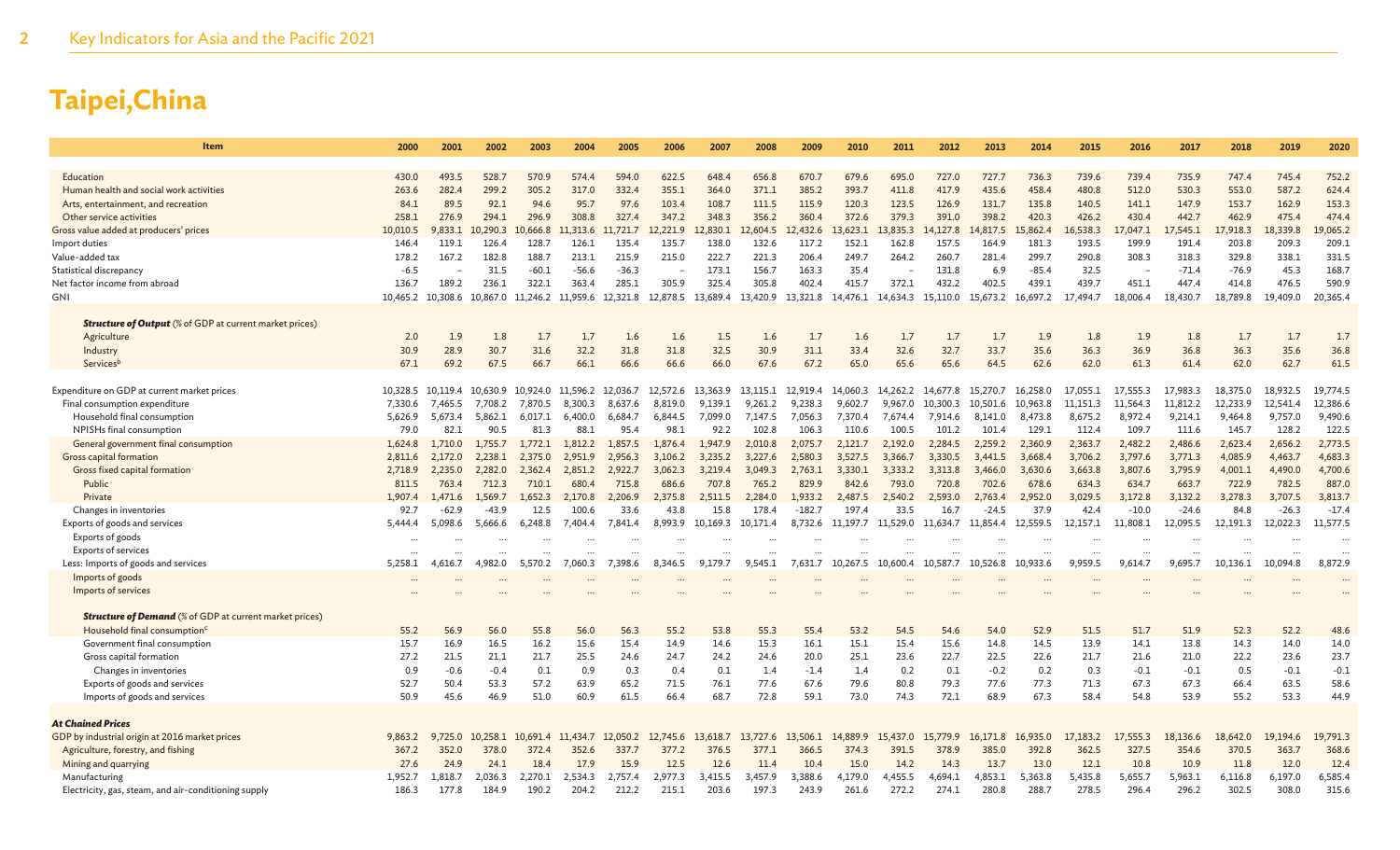| Item                                                                                               | 2000               | 2001               | 2002               | 2003               | 2004               | 2005               | 2006               | 2007               | 2008               | 2009               | 2010               | 2011                | 2012                | 2013                | 2014                | 2015                | 2016                | 2017                | 2018                | 2019                | 2020                |
|----------------------------------------------------------------------------------------------------|--------------------|--------------------|--------------------|--------------------|--------------------|--------------------|--------------------|--------------------|--------------------|--------------------|--------------------|---------------------|---------------------|---------------------|---------------------|---------------------|---------------------|---------------------|---------------------|---------------------|---------------------|
|                                                                                                    |                    |                    |                    |                    |                    |                    |                    |                    |                    |                    |                    |                     |                     |                     |                     |                     |                     |                     |                     |                     |                     |
| Water supply; sewerage, waste management, and remediation activities                               | 48.9               | 49.9               | 55.1               | 61.1               | 66.8               | 72.4               | 79.0               | 87.3               | 91.5               | 92.3               | 96.5               | 94.9                | 99.2                | 97.9                | 99.6                | 96.7                | 98.0                | 101.3               | 105.5               | 108.9               | 112.3               |
| Construction                                                                                       | 440.2              | 389.9              | 402.5              | 389.6              | 418.0              | 425.4              | 444.4              | 450.0              | 408.9              | 364.0              | 414.3              | 418.6               | 412.5               | 416.0               | 419.2               | 416.0               | 411.2               | 407.9               | 415.8               | 436.1               | 464.9               |
| Wholesale and retail trade; repair of motor vehicles and motorcycles<br>Transportation and storage | 1,705.1<br>367.1   | 1,725.5<br>353.5   | .782.6<br>367.0    | 1,832.0<br>370.4   | 1,953.0<br>393.7   | 2,083.6<br>404.1   | 2,204.1<br>418.0   | 2,332.5<br>439.4   | 2,356.2<br>436.9   | 2,304.9<br>413.8   | 2,452.1<br>447.4   | 2,545.3<br>458.7    | 2.571.9<br>464.9    | 2,601.0<br>498.3    | 2,685.2<br>500.8    | 2,672.3<br>497.2    | 2,678.0<br>511.2    | 2,793.8<br>543.4    | 2,887.9<br>572.0    | 3,022.1<br>580.8    | 3,167.5<br>481.1    |
| Accommodation and food service activities                                                          | 277.7              | 274.4              | 275.8              | 272.2              | 283.2              | 300.1              | 316.2              | 335.7              | 332.1              | 327.7              | 362.5              | 398.9               | 408.2               | 422.8               | 426.2               | 430.5               | 435.7               | 438.6               | 451.0               | 477.4               | 442.7               |
| Information and communication                                                                      | 247.1              | 265.6              | 284.1              | 298.5              | 316.0              | 324.6              | 338.0              | 346.5              | 360.0              | 367.6              | 402.6              | 416.8               | 429.8               | 451.2               | 478.1               | 517.7               | 549.1               | 569.7               | 595.2               | 632.8               | 657.9               |
| Financial and insurance activities                                                                 | 744.9              | 718.2              | 732.6              | 742.4              | 798.3              | 834.6              | 861.1              | 922.4              | 889.9              | 820.8              | 889.5              | 925.5               | 939.8               | 977.3               | 1.055.4             | 1.099.9             | 1.124.8             | 1.183.2             | 1.227.8             | 1.275.1             | 1,342.6             |
| Real estate activities                                                                             | 887.3              | 894.6              | 880.6              | 921.5              | 955.4              | 996.4              | L.077.8            | L,146.6            | 1.166.5            | 1.191.4            | 1.247.1            | 1.270.1             | 1.293.3             | 1.332.4             | 1,357.7             | 1,385.7             | 1,399.3             | 1,422.9             | 1,459.3             | 1,505.1             | 1,541.6             |
| Professional, scientific, and technical activities                                                 | 236.4              | 233.1              | 240.7              | 251.4              | 262.6              | 269.6              | 298.0              | 322.2              | 309.9              | 308.6              | 325.1              | 338.9               | 346.5               | 354.9               | 370.4               | 375.1               | 382.0               | 391.8               | 406.1               | 420.8               | 417.6               |
| Administrative and support service activities                                                      | 94.8               | 104.7              | 114.9              | 119.4              | 132.7              | 148.2              | 171.9              | 188.7              | 200.9              | 193.7              | 210.4              | 219.6               | 230.7               | 239.5               | 257.6               | 277.8               | 294.1               | 304.1               | 317.3               | 331.6               | 321.7               |
| Public administration and defense; compulsory social security                                      | 967.4              | 984.2              | 979.1              | 1,001.7            | 1,010.4            | 1,026.3            | .027.2             | 1,015.2            | 1,020.7            | 1,031.2            | 1,063.1            | 1,065.6             | 1,069.9             | 1,060.4             | 1,050.5             | 1,050.8             | 1,050.4             | 1,057.8             | 1,066.0             | 1,081.0             | 1,100.5             |
| Education                                                                                          | 491.2              | 519.4              | 555.6              | 583.2              | 603.9              | 613.8              | 638.4              | 652.2              | 672.1              | 683.5              | 699.5              | 718.6               | 741.5               | 745.1               | 751.4               | 748.9               | 739.4               | 736.3               | 737.7               | 740.2               | 741.4               |
| Human health and social work activities                                                            | 363.0              | 374.0              | 397.7              | 403.6              | 413.3              | 405.6              | 408.3              | 427.2              | 438.2              | 454.5              | 462.3              | 488.0               | 473.4               | 469.8               | 490.1               | 496.5               | 512.0               | 519.6               | 537.1               | 561.5               | 566.1               |
| Arts, entertainment, and recreation                                                                | 85.6               | 90.3               | 96.7               | 100.3              | 102.7              | 106.9              | 113.6              | 118.6              | 120.2              | 122.0              | 128.6              | 133.3               | 135.9               | 140.2               | 142.2               | 142.6               | 141.1               | 145.0               | 149.0               | 156.2               | 146.2               |
| Other service activities                                                                           | 272.1              | 288.4              | 308.2              | 314.1              | 320.7              | 340.5              | 355.1              | 369.5              | 376.4              | 379.6              | 396.2              | 404.8               | 412.3               | 417.9               | 436.2               | 433.7               | 430.4               | 436.7               | 453.6               | 460.4               | 451.7               |
| Gross value added at producers' prices                                                             | 9,503.6            | 9.358.7            | 9.849.0            | 10.327.0           | 11.011.4           | 11.591.7           | 12.254.9           | .144.0             | 13.221.7           | 13.025.7           | 14,415.4           | 15.014.5            | 15.381.5            | 15.743.8            | 16,559.7            | 6,722.6             | 0.047.1             | 17.677.1            | 18,183.1            | 18,677.3            | 19,231.1            |
| Import duties                                                                                      | 137.0              | 113.8              | 122.6              | 132.1              | 154.9              | 160.5              | 164.7              | 167.2              | 160.0              | 139.7              | 181.2              | 178.6               | 175.4               | 183.3               | 193.8               | 196.1               | 199.9               | 209.3               | 216.0               | 225.9               | 241.5               |
| Value-added tax<br>Statistical discrepancy                                                         | 204.3<br>24.3      | 191.9<br>65.2      | 208.2<br>84.2      | 216.4<br>21.9      | 241.3<br>35.8      | 242.4<br>62.7      | 238.3<br>92.2      | 241.3<br>68.2      | 230.9<br>115.2     | 217.0<br>121.7     | 258.7<br>35.6      | 268.6<br>$-24.9$    | 260.6<br>$-36.9$    | 279.4<br>$-34.9$    | 294.6<br>$-113.3$   | 291.0<br>$-26.3$    | 308.3               | 314.8<br>$-64.6$    | 320.4<br>$-77.4$    | 327.8<br>$-36.0$    | 324.2<br>$-3.9$     |
| Net factor income from abroad                                                                      | 159.4              | 221.2              | 276.5              | 378.4              | 420.5              | 323.4              | 344.1              | 360.2              | 327.7              | 432.9              | 443.2              | 391.2               | 445.8               | 411.1               | 443.7               | 446.3               | 451.1               | 443.3               | 406.6               | 464.1               | 576.4               |
| GNI                                                                                                | 11,190.0           | 10.956.1           | 11,540.1           | 11,952.2           | 12,556.0           | 12,882.0           | 13,308.0           | 13,940.4           | 13,408.9           | 13,567.0           | 14,585.9           | 14,683.6            | 15,052.9            | 15,638.9            | 16,564.6            | 17,547.4            | 18,006.4            | 18,479.6            | 18,638.5            | 19,141.2            | 20,307.5            |
|                                                                                                    |                    |                    |                    |                    |                    |                    |                    |                    |                    |                    |                    |                     |                     |                     |                     |                     |                     |                     |                     |                     |                     |
| <b>Growth of Output</b> (% annual change)                                                          |                    |                    |                    |                    |                    |                    |                    |                    |                    |                    |                    |                     |                     |                     |                     |                     |                     |                     |                     |                     |                     |
| <b>GDP</b>                                                                                         | 6.3                | $-1.4$             | 5.5                | 4.2                | 7.0                | 5.4                | 5.8                | 6.9                | 0.8                | $-1.6$             | 10.3               | 3.7                 | 2.2                 | 2.5                 | 4.7                 | 1.5                 | 2.2                 | 3.3                 | 2.8                 | 3.0                 | 3.1                 |
| Agriculture                                                                                        | 2.1                | $-4.1$             | 7.4                | $-1.5$             | $-5.3$             | $-4.2$             | 11.7               | $-0.2$             | 0.1                | $-2.8$             | 2.1                | 4.6                 | $-3.2$              | 1.6                 | 2.0                 | $-7.7$              | $-9.7$              | 8.3                 | 4.5                 | $-1.8$              | 1.3                 |
| Industry                                                                                           | 6.8                | $-7.1$             | 10.5               | 9.5                | 11.0               | 7.9                | 7.3                | 12.7               | 0.3                | $-2.5$             | 21.5               | 5.9                 | 4.6                 | 3.0                 | 9.3                 | 0.9                 | 3.7                 | 4.8                 | 2.6                 | 1.6                 | 6.1                 |
| Services                                                                                           | 6.4                | 0.7                | 3.1                | 2.9                | 5.2                | 4.1                | 4.6                | 4.6                | 0.6                | $-1.3$             | 6.4                | 3.2                 | 1.3                 | 2.2                 | 3.2                 | 1.2                 | 1.3                 | 2.9                 | 3.0                 | 3.5                 | 1.2                 |
|                                                                                                    |                    |                    |                    |                    |                    |                    |                    |                    |                    |                    |                    |                     |                     |                     |                     |                     |                     |                     |                     |                     |                     |
| Expenditure on GDP at 2016 market prices                                                           | 9,863.2            | 9.725.0            | 10.258.1           | 10.691.4 11.434.7  |                    | 12.050.2           | 12,745.6           | 13.618.7           | 13.727.6           | 13.506.1           | 14,889.9           | 15.437.0            | 15.779.9            | 16.171.8            | 16.935.0            | 17,183.2            | 17.555.3            | 18.136.6            | 18,642.0            | 19.194.6            | 19,791.3            |
| Final consumption expenditure<br>Household final consumption                                       | 8.128.5<br>6.094.5 | 8.269.3<br>6.180.1 | 8.526.0<br>6.389.1 | 8.703.1<br>6,583.9 | 9.079.9<br>6,926.7 | 9.327.4<br>7.154.3 | 9,447.4<br>7,280.8 | 9.670.3<br>7.464.7 | 9,572.3<br>7.323.5 | 9.636.6<br>7.316.8 | 9.939.6<br>7.588.6 | 10,222.5<br>7,832.7 | 10.428.5<br>7.984.6 | 10.604.3<br>8.191.7 | 10.998.9<br>8,472.4 | 11,242.8<br>8,735.6 | 11.564.3<br>8,972.4 | 11.799.3<br>9.216.5 | 12.090.4<br>9.375.7 | 12,322.8<br>9,608.8 | 12,160.5<br>9,383.5 |
| <b>NPISHs final consumption</b>                                                                    | 84.6               | 86.7               | 95.7               | 86.5               | 93.3               | 100.4              | 103.2              | 96.6               | 106.5              | 110.3              | 114.4              | 103.5               | 103.8               | 103.3               | 130.2               | 112.9               | 109.7               | 110.7               | 142.9               | 125.5               | 119.8               |
| General government final consumption                                                               | 1.958.0            | 2.013.3            | 2.050.3            | 2.038.8            | 2,062.9            | 2.073.5            | 2.062.7            | 2.108.2            | 2.143.1            | 2.212.4            | 2.238.4            | 2.287.7             | 2.341.7             | 2.309.9             | 2.397.2             | 2.394.2             | 2.482.2             | 2,472.0             | 2,571.4             | 2,588.6             | 2,656.2             |
| Gross capital formation                                                                            | 3,394.2            | 2.696.8            | 2.740.2            | 2,850.9            | 3,333.7            | 3,372.4            | 3.437.6            | 3,459.1            | 3,241.9            | 2.609.7            | 3,538.0            | 3,325.2             | 3,267.5             | 3.427.1             | 3,639.4             | 3,732.6             | 3,797.6             | 3,768.7             | 4,030.1             | 4,287.0             | 4,514.4             |
| Gross fixed capital formation                                                                      | 3,354.6            | 2,770.8            | 2,819.3            | 2,852.4            | 3,250.3            | 3,352.4            | 3,403.6            | 3,460.1            | 3,065.4            | 2,793.1            | 3,325.2            | 3,278.2             | 3,236.3             | 3,463.8             | 3,585.0             | 3,681.0             | 3,807.6             | 3,797.7             | 3,918.9             | 4,317.7             | 4,531.9             |
| Public                                                                                             | 1.051.3            | 993.5              | 919.5              | 890.0              | 792.3              | 836.9              | 771.5              | 761.5              | 759.5              | 840.5              | 839.8              | 773.2               | 697.6               | 693.7               | 662.7               | 634.5               | 634.7               | 661.8               | 706.0               | 751.2               | 849.8               |
| Private                                                                                            | 2,314.8            | 1.794.8            | 1.912.1            | 1.972.5            | 2,459.0            | 2,517.1            | 2,631.8            | 2.698.7            | 2,306.9            | 1.950.7            | 2,484.0            | 2,504.4             | 2.539.0             | 2.771.6             | 2,923.4             | 3.048.6             | 3,172.8             | 3,135.9             | 3,212.6             | 3,566.0             | 3,681.3             |
| Changes in inventories                                                                             | 64.1               | $-44.0$            | $-49.0$            | 16.7               | 91.9               | 34.6               | 47.4               | 15.4               | 182.0              | $-179.0$           | 213.6              | 48.4                | 32.7                | $-37.5$             | 54.7                | 51.5                | $-10.0$             | $-28.9$             | 111.7               | $-35.2$             | $-21.1$             |
| Exports of goods and services                                                                      | 4.675.8            | 4.351.9            | 4,889.3            | 5.421.8            | 6.306.7            | 6.835.6            | 7.676.1            | 8.541.0            | 8.783.8            | 8.034.6            | 10.255.4           | 10.654.5            | 10,856.6            | 11.205.2            | 11.876.2            | 11.918.8            | 11,808.1            | 12,339.7            | 12.363.8            | 12.525.2            | 12,657.5            |
| Exports of goods                                                                                   | $\ddotsc$          |                    |                    |                    |                    |                    |                    |                    |                    |                    |                    |                     |                     |                     |                     |                     |                     |                     |                     |                     |                     |
| <b>Exports of services</b>                                                                         |                    |                    |                    |                    |                    |                    |                    |                    |                    |                    |                    |                     |                     |                     |                     |                     |                     |                     |                     |                     |                     |
| Imports of goods and services                                                                      | 5.702.8            | 4.962.2            | 5.329.1            | 5,776.9            | 6,817.6            | 7,065.9            | 7.484.2            | 7.824.6            | 7.728.0            | 6.737.7            | 8.766.9            | 8.750.1             | 8,786.7             | 9,073.5             | 9,584.8             | 9.711.0             | 9.614.7             |                     | 9,847.3             | 9,954.2             | 9,569.5             |
| Imports of goods                                                                                   |                    |                    |                    |                    |                    |                    |                    |                    |                    |                    |                    |                     |                     |                     |                     |                     |                     |                     |                     |                     |                     |
| Imports of services                                                                                |                    |                    |                    |                    |                    |                    |                    |                    |                    |                    |                    |                     |                     |                     |                     |                     |                     |                     |                     |                     |                     |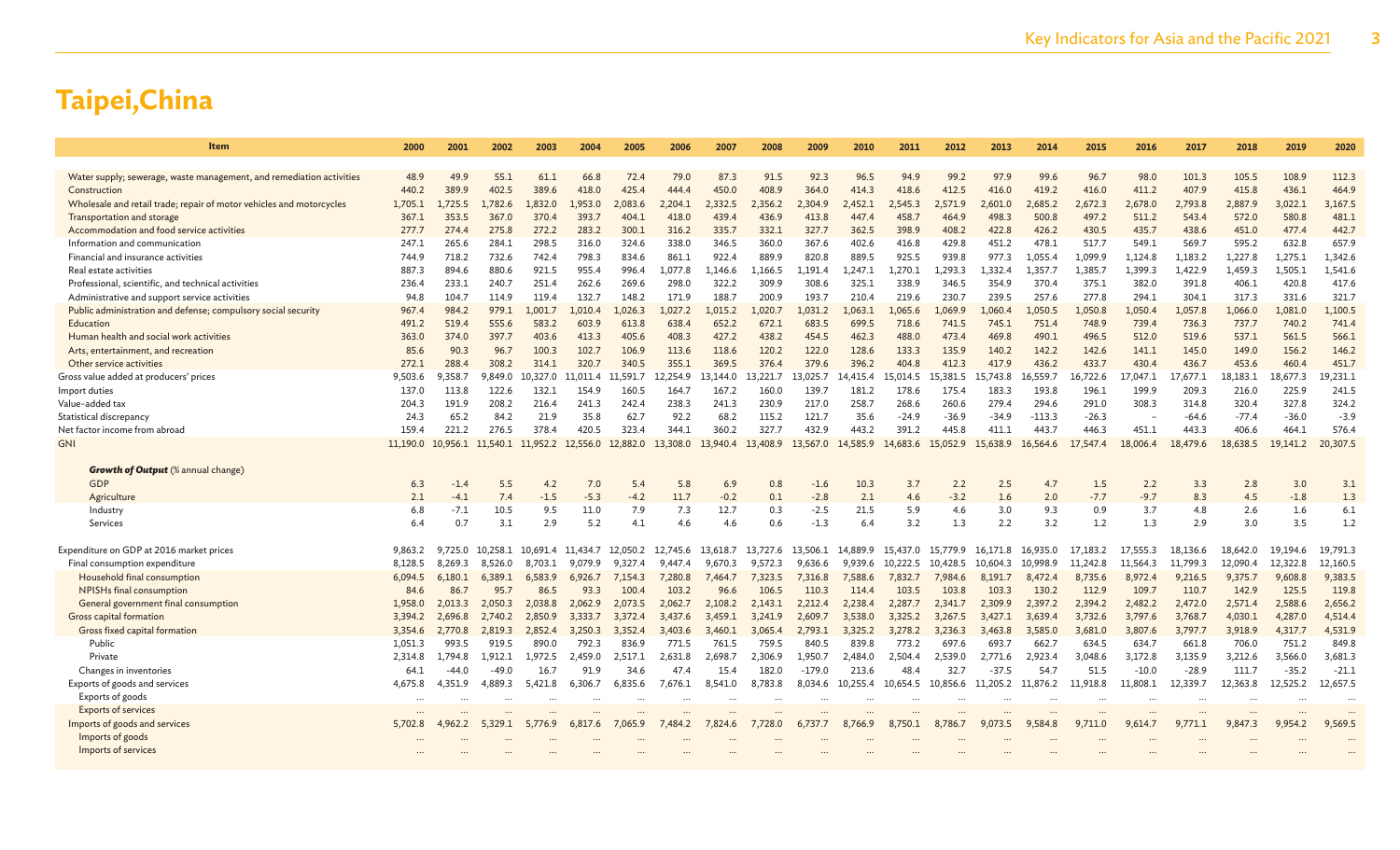| Item                                                              | 2000    | 2001    | 2002    | 2003         | 2004         | 2005     | 2006     | 2007         | 2008         | 2009           | 2010         | 2011     | 2012         | 2013           | 2014    | 2015         | 2016     | 2017     | 2018     | 2019           | 2020    |
|-------------------------------------------------------------------|---------|---------|---------|--------------|--------------|----------|----------|--------------|--------------|----------------|--------------|----------|--------------|----------------|---------|--------------|----------|----------|----------|----------------|---------|
| <b>Growth of Demand</b> (% annual change)                         |         |         |         |              |              |          |          |              |              |                |              |          |              |                |         |              |          |          |          |                |         |
| Household final consumption                                       | 5.1     | 1.4     | 3.4     | 3.1          | 5.2          | 3.3      | 1.8      | 2.5          | $-1.9$       | $-0.1$         | 3.7          | 3.2      | 1.9          | 2.6            | 3.4     | 3.1          | 2.7      | 2.7      | 1.7      | 2.5            | $-2.3$  |
| Government final consumption                                      | 0.6     | 2.8     | 1.8     | $-0.6$       | 1.2          | 0.5      | $-0.5$   | 2.2          | 1.7          | 3.2            | 1.2          | 2.2      | 2.4          | $-1.4$         | 3.8     | $-0.1$       | 3.7      | $-0.4$   | 4.0      | 0.7            | 2.6     |
| Gross capital formation                                           | 6.6     | $-20.5$ | 1.6     | 4.0          | 16.9         | 1.2      | 1.9      | 0.6          | $-6.3$       | $-19.5$        | 35.6         | $-6.0$   | $-1.7$       | 4.9            | 6.2     | 2.6          | 1.7      | $-0.8$   | 6.9      | 6.4            | 5.3     |
| Exports of goods and services                                     | 17.4    | $-6.9$  | 12.4    | 10.9         | 16.3         | 8.4      | 12.3     | 11.3         | 2.8          | $-8.5$         | 27.6         | 3.9      | 1.9          | 3.2            | 6.0     | 0.4          | $-0.9$   | 4.5      | 0.2      | 1.3            | 1.1     |
| Imports of goods and services                                     | 14.7    | $-13.0$ | 7.4     | 8.4          | 18.0         | 3.6      | 5.9      | 4.6          | $-1.2$       | $-12.8$        | 30.1         | $-0.2$   | 0.4          | 3.3            | 5.6     | 1.3          | $-1.0$   | $1.6\,$  | 0.8      | 1.1            | $-3.9$  |
| <b>Investment Financing at Current Prices</b>                     |         |         |         |              |              |          |          |              |              |                |              |          |              |                |         |              |          |          |          |                |         |
| Gross capital formation                                           | 2,811.6 | 2.172.0 | 2.238.1 | 2.375.0      | 2.951.9      | 2.956.3  | 3,106.2  | 3,235.2      | 3.227.6      | 2.580.3        | 3.527.5      | 3,366.7  | 3.330.5      | 3,441.5        | 3.668.4 | 3,706.2      | 3,797.6  | 3,771.3  | 4,085.9  | 4,463.7        | 4,683.3 |
| Gross national saving                                             | 3,059.7 | 2,751.2 | 3,041.5 | 3,342.7      | 3,588.7      | 3.583.9  | 3,932.1  | 4.253.5      | 3,915.4      | 3.849.8        | 4.752.9      | 4,559.5  | 4,601.3      | 5.076.5        | 5,735.1 | 6,203.5      | 6,339.6  | 6,563.9  | 6,532.6  | 6,734.5        | 7,710.9 |
| Gross domestic saving                                             | 3,004.4 | 2,654.0 | 2.891.2 | 3.113.6      | 3,352.6      | 3,435.4  | 3,753.6  | 4,051.7      | 3,697.3      | 3,517.9        | 4,422.3      | 4,295.2  | 4.245.7      | 4,762.2        | 5,379.7 | 5,871.3      | 5,991.0  | 6,242.5  | 6,218.0  | 6,345.9        | 7,219.2 |
| Net factor income from abroad                                     | 136.7   | 189.2   | 236.1   | 322.1        | 363.4        | 285.1    | 305.9    | 325.4        | 305.8        | 402.4          | 415.7        | 372.1    | 432.2        | 402.5          | 439.1   | 439.7        | 451.1    | 447.4    | 414.8    | 476.5          | 590.9   |
| Net current transfers from abroad                                 | $-81.3$ | $-92.0$ | $-85.7$ | $-93.0$      | $-127.3$     | $-136.5$ | $-127.4$ | $-123.7$     | $-87.7$      | $-70.5$        | $-85.1$      | $-107.9$ | $-76.5$      | $-88.2$        | $-83.7$ | $-107.5$     | $-102.5$ | $-125.9$ | $-100.2$ | $-87.9$        | $-99.2$ |
| <b>Savings and Investment</b> (% of GDP at current market prices) |         |         |         |              |              |          |          |              |              |                |              |          |              |                |         |              |          |          |          |                |         |
| Gross domestic saving                                             | 29.1    | 26.2    | 27.2    | 28.5         | 28.9         | 28.5     | 29.9     | 30.3         | 28.2         | 27.2           | 31.5         | 30.1     | 28.9         | 31.2           | 33.1    | 34.4         | 34.1     | 34.7     | 33.8     | 33.5           | 36.5    |
| Gross national saving                                             | 29.6    | 27.2    | 28.6    | 30.6         | 31.0         | 29.8     | 31.3     | 31.8         | 29.9         | 29.8           | 33.8         | 32.0     | 31.4         | 33.2           | 35.3    | 36.4         | 36.1     | 36.5     | 35.6     | 35.6           | 39.0    |
| Gross capital formation                                           | 27.2    | 21.5    | 21.1    | 21.7         | 25.5         | 24.6     | 24.7     | 24.2         | 24.6         | 20.0           | 25.1         | 23.6     | 22.7         | 22.5           | 22.6    | 21.7         | 21.6     | 21.0     | 22.2     | 23.6           | 23.7    |
| At Current Market Prices (NT\$ '000)                              |         |         |         |              |              |          |          |              |              |                |              |          |              |                |         |              |          |          |          |                |         |
| Per capita GDP                                                    | 465.6   | 453.0   | 473.3   | 484.2        | 512.0        | 529.6    | 550.9    | 583.1        | 570.3        | 559.8          | 607.6        | 614.9    | 630.7        | 654.1          | 694.7   | 726.9        | 746.5    | 763.4    | 779.3    | 802.4          | 838.5   |
| Per capita GNI                                                    | 471.7   | 461.4   | 483.8   | 498.4        | 528.1        | 542.1    | 564.3    | 597.3        | 583.6        | 577.2          | 625.6        | 631.0    | 649.3        | 671.4          | 713.4   | 745.6        | 765.7    | 782.4    | 796.9    | 822.6          | 863.6   |
| <b>PRODUCTION INDEXES</b> period averages                         |         |         |         |              |              |          |          |              |              |                |              |          |              |                |         |              |          |          |          |                |         |
| Agriculture <sup>d</sup> ; $2016 = 100$                           | 121.1   | 119.7   | 124.6   | 124.7        | 119.5        | 112.6    | 113.5    | 110.7        | 105.1        | 103.3          | 105.5        | 109.4    | 107.5        | 106.3          | 107.4   | 103.8        | 100.0    | 105.7    | 108.5    | 104.4          | 103.2   |
| Mining; 2016 = 100                                                | 264.1   | 299.9   | 311.4   | 288.2        | 277.7        | 216.6    | 186.8    | 172.7        | 154.9        | 140.9          | 135.6        | 131.8    | 132.0        | 122.4          | 120.9   | 112.1        | 100.0    | 88.6     | 76.4     | 72.8           | 67.3    |
| Manufacturing; 2016 = 100                                         | 52.6    | 47.8    | 52.1    | 57.1         | 62.8         | 64.8     | 67.7     | 73.4         | 72.7         | 67.1           | 87.0         | 89.4     | 89.9         | 92.9           | 99.3    | 98.1         | 100.0    | 105.3    | 109.4    | 108.9          | 117.2   |
| <b>ENERGY</b> annual values                                       |         |         |         |              |              |          |          |              |              |                |              |          |              |                |         |              |          |          |          |                |         |
| Crude petroleum (KLOE '000)                                       |         |         |         |              |              |          |          |              |              |                |              |          |              |                |         |              |          |          |          |                |         |
| Production                                                        | 37      | 41      | 54      | 90           | 97           | 65       | 63       | 67           | 92           | 73             | 69           | 64       | 59           | 55             | 70      | 92           | 86       | 88       | 79       | 76             | 82      |
| Exports                                                           | 2,636   | 4,901   | 6,837   | 11,116       | 14,783       | 17,182   | 16,443   | 19,488       | 18,985       | 20,863         | 17,983       | 15,465   | 18,872       | 19,501         | 19,485  | 18,861       | 19,297   | 19,192   | 20,504   | 21,783         | 14,419  |
| Imports                                                           | 52,528  | 54,941  | 56,191  | 61,993       | 69,404       | 70,741   | 71,223   | 75,400       | 70,614       | 71,668         | 71,538       | 63,943   | 67,660       | 68,279         | 71,772  | 70,310       | 71,637   | 70,950   | 71,526   | 69,547         | 61,090  |
| Consumption                                                       | 42,225  | 44,971  | 45,031  | 46,144       | 47,836       | 48,003   | 48,407   | 50,914       | 47,861       | 47,714         | 49,435       | 45,874   | 45,330       | 46,612         | 47,446  | 47,695       | 48,326   | 47,727   | 47,098   | 43,708         | 42,614  |
| Coal (t '000)                                                     |         |         |         |              |              |          |          |              |              |                |              |          |              |                |         |              |          |          |          |                |         |
| Production                                                        | 83      |         |         |              |              |          |          |              |              |                |              |          |              |                |         |              |          |          |          |                |         |
| Exports                                                           |         |         |         | $\mathbf{1}$ | $\mathbf{1}$ | 1        |          | $\mathbf{1}$ | $\mathbf{1}$ | $\overline{1}$ | $\mathbf{1}$ |          | $\mathbf{1}$ | $\overline{2}$ | 3       | $\mathbf{1}$ | 1        |          | 1        | $\overline{1}$ |         |
| Imports                                                           | 45,410  | 49,090  | 51,814  | 54,669       | 60,511       | 60,345   | 62,431   | 65,406       | 64,120       | 59,055         | 63,971       | 67,483   | 65,735       | 67,264         | 67,095  | 65,980       | 65,634   | 67,591   | 66,513   | 67,332         | 63,263  |
| Consumption                                                       | 45,972  | 48,458  | 52,484  | 54,355       | 58,320       | 59,808   | 62,312   | 65,250       | 62,891       | 60,437         | 64,229       | 67,394   | 66,266       | 67.132         | 67,535  | 65,149       | 64,779   | 67,234   | 67.417   | 66,030         | 61,755  |
| Natural gas (m <sup>3</sup> million)                              |         |         |         |              |              |          |          |              |              |                |              |          |              |                |         |              |          |          |          |                |         |
| Production                                                        | 747     | 849     | 887     | 831          | 795          | 547      | 463      | 417          | 357          | 351            | 296          | 330      | 442          | 381            | 379     | 374          | 321      | 266      | 198      | 167            | 105     |
| Exports                                                           |         |         |         |              |              |          |          |              |              |                |              |          |              |                |         |              |          |          |          |                |         |
| Imports                                                           | 5,802   | 6,209   | 7.001   | 7.301        | 9.073        | 9.373    | 10,164   | 10,850       | 11,879       | 11,599         | 14,526       | 15,965   | 16,694       | 16,714         | 17.689  | 18,948       | 19,744   | 21,972   | 22,431   | 22,073         | 23,681  |
| Consumption                                                       | 6,315   | 7,030   | 7,948   | 8,231        | 9,667        | 9,939    | 10,427   | 11,282       | 12,047       | 11,776         | 14,757       | 16,256   | 16,973       | 16,891         | 17,956  | 19,253       | 20,131   | 22,105   | 22,305   | 21,966         | 23,717  |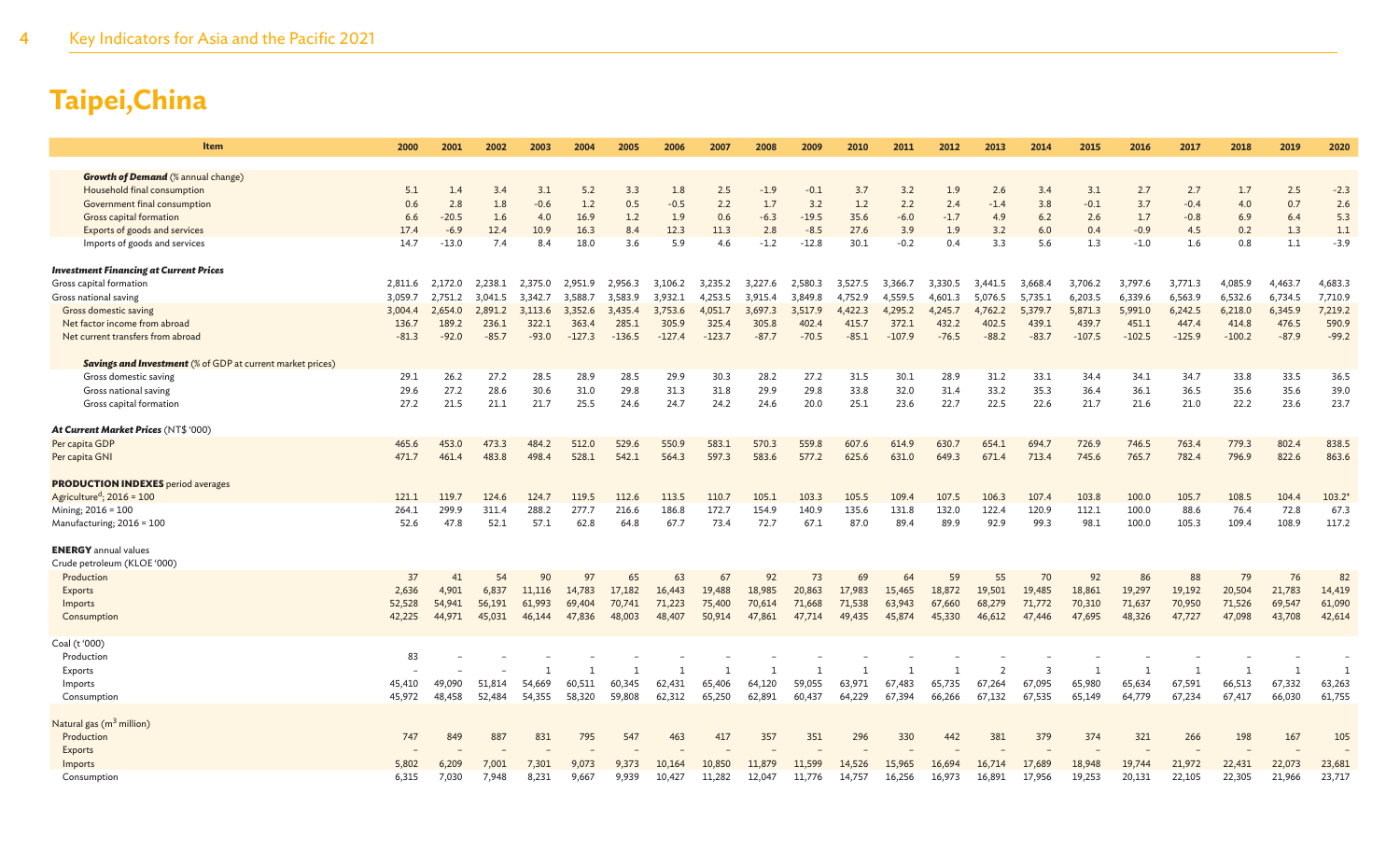| <b>Item</b>                                                         | 2000     | 2001     | 2002     | 2003                    | 2004              | 2005     | 2006     | 2007         | 2008     | 2009              | 2010              | 2011                       | 2012     | 2013              | 2014     | 2015     | 2016         | 2017         | 2018     | 2019     | 2020         |
|---------------------------------------------------------------------|----------|----------|----------|-------------------------|-------------------|----------|----------|--------------|----------|-------------------|-------------------|----------------------------|----------|-------------------|----------|----------|--------------|--------------|----------|----------|--------------|
|                                                                     |          |          |          |                         |                   |          |          |              |          |                   |                   |                            |          |                   |          |          |              |              |          |          |              |
| Electricity (kWh million)                                           |          |          |          |                         |                   |          |          |              |          |                   |                   |                            |          |                   |          |          |              |              |          |          |              |
| Production                                                          | 184,841  | 188,530  | 198,829  | 209,072 218,397 227,427 |                   |          | 235,530  | 243,117      | 238,305  | 230,037           | 247,059           | 252,167                    | 250,373  | 252,341 259,964   |          | 258,142  | 264,108      | 270,256      | 275,549  | 274,059  | 280,140      |
| Exports                                                             |          |          |          |                         |                   |          |          |              |          |                   |                   |                            |          |                   |          |          |              |              |          |          |              |
| Imports                                                             |          |          |          |                         |                   |          |          |              |          |                   |                   |                            |          |                   |          |          |              |              |          |          |              |
| Consumption                                                         | 184,841  | 188,530  | 198,829  | 209,072                 | 218,397           | 227,427  | 235,530  | 243,117      | 238,305  | 230,037           | 247,059           | 252,167                    | 250,373  | 252,341           | 259,964  | 258,142  | 264,108      | 270,256      | 275,549  | 274,059  | 280,140      |
|                                                                     |          |          |          |                         |                   |          |          |              |          |                   |                   |                            |          |                   |          |          |              |              |          |          |              |
| Retail prices (NT\$/L)                                              |          |          |          |                         |                   |          |          |              |          |                   |                   |                            |          |                   |          |          |              |              |          |          |              |
| Gasoline, unleaded                                                  | 17.7     | 18.0     | 17.7     | 19.6                    | 21.7              | 23.5     | 26.2     | 27.8<br>25.0 | 29.4     | 26.5              | 29.7              | 31.6                       | 32.6     | 33.4              | 32.3     | 23.8     | 22.2<br>19.7 | 24.5<br>22.1 | 28.0     | 27.0     | 22.1<br>19.5 |
| Diesel                                                              | 13.9     | 13.9     | 13.8     | 15.3                    | 16.8              | 19.4     | 22.9     |              | 26.9     | 23.8              | 26.0              | 29.3                       | 31.4     | 32.9              | 31.1     | 21.7     |              |              | 26.0     | 25.1     |              |
| <b>PRICE INDEXES</b> period averages                                |          |          |          |                         |                   |          |          |              |          |                   |                   |                            |          |                   |          |          |              |              |          |          |              |
| Consumer; 2016 = 100                                                | 85.5     | 85.5     | 85.3     | 85.1                    | 86.4              | 88.4     | 89.0     | 90.6         | 93.7     | 92.9              | 93.8              | 95.2                       | 97.0     | 97.8              | 98.9     | 98.6     | 100.0        | 100.6        | 102.0    | 102.6    | 102.3        |
| Food and nonalcoholic beverages                                     | 62.4     | 61.5     | 59.6     | 59.9                    | 63.5              | 70.1     | 69.2     | 71.4         | 78.3     | 77.5              | 78.4              | 80.6                       | 84.9     | 85.8              | 89.3     | 92.7     | 100.0        | 98.2         | 98.7     | 100.9    | 101.3        |
| Alcoholic beverages, tobacco, and narcotics                         | 52.0     | 51.7     | 70.3     | 70.7                    | 71.6              | 71.0     | 76.3     | 78.1         | 78.7     | 83.7              | 88.6              | 90.3                       | 93.0     | 95.1              | 96.7     | 97.8     | 100.0        | 105.3        | 123.1    | 122.7    | 123.7        |
| Clothing and footwear                                               | 90.5     | 88.9     | 89.4     | 90.5                    | 93.3              | 93.2     | 89.8     | 92.3         | 93.2     | 92.6              | 94.1              | 96.8                       | 99.3     | 99.1              | 100.4    | 99.8     | 100.0        | 99.8         | 100.1    | 99.3     | 100.5        |
| Housing, water, electricity, gas, and other fuels                   | 96.6     | 96.3     | 95.3     | 94.6                    | 94.4              | 94.8     | 95.7     | 96.5         | 97.8     | 97.4              | 98.0              | 98.6                       | 99.7     | 100.7             | 101.7    | 100.4    | 100.0        | 100.9        | 101.9    | 102.7    | 103.0        |
| Furnishings, household equipment, and routine household maintenance | 98.9     | 96.6     | 94.7     | 91.9                    | 91.5              | 91.9     | 92.3     | 93.7         | 96.2     | 96.7              | 96.0              | 98.2                       | 99.3     | 99.6              | 99.3     | 99.3     | 100.0        | 100.6        | 101.2    | 101.2    | 101.2        |
| Health                                                              | 74.8     | 75.7     | 76.7     | 79.2                    | 80.7              | 84.3     | 87.5     | 91.3         | 93.5     | 94.0              | 94.6              | 96.5                       | 97.2     | 98.2              | 98.9     | 99.1     | 100.0        | 101.7        | 102.8    | 103.7    | 104.5        |
| Transport                                                           | 88.2     | 89.6     | 87.8     | 88.6                    | 91.5              | 93.8     | 97.1     | 99.5         | 103.3    | 98.9              | 103.5             | 107.1                      | 109.5    | 110.6             | 109.5    | 101.1    | 100.0        | 103.0        | 106.9    | 106.1    | 102.1        |
| Communication                                                       | 147.8    | 143.8    | 138.5    | 138.0                   | 136.7             | 133.7    | 129.2    | 128.7        | 125.8    | 122.0             | 118.3             | 111.3                      | 104.1    | 102.9             | 101.0    | 101.1    | 100.0        | 98.2         | 95.2     | 90.9     | 87.1         |
| <b>Recreation and culture</b>                                       | 111.1    | 110.4    | 108.7    | 105.3                   | 104.3             | 102.5    | 101.7    | 102.2        | 104.0    | 100.0             | 99.8              | 100.0                      | 100.9    | 100.8             | 100.3    | 100.0    | 100.0        | 100.3        | 100.4    | 101.2    | 100.6        |
| Education                                                           | 86.4     | 90.6     | 92.0     | 92.5                    | 93.4              | 94.6     | 95.6     | 96.3         | 97.1     | 97.3              | 97.5              | 98.3                       | 98.7     | 99.2              | 99.5     | 99.8     | 100.0        | 100.5        | 101.2    | 102.1    | 103.1        |
| Restaurants and hotels                                              | 78.0     | 78.1     | 78.3     | 77.4                    | 78.2              | 79.4     | 79.9     | 81.8         | 87.8     | 88.5              | 88.5              | 89.8                       | 91.8     | 93.4              | 96.6     | 98.7     | 100.0        | 101.7        | 103.1    | 104.5    | 104.3        |
| Miscellaneous goods and services                                    | 91.9     | 92.4     | 91.8     | 90.9                    | 91.8              | 92.0     | 92.7     | 93.4         | 94.9     | 95.4              | 96.0              | 96.7                       | 98.2     | 98.0              | 99.1     | 99.0     | 100.0        | 100.7        | 101.5    | 102.3    | 103.3        |
| Wholesale; 2016 = 100                                               | 91.2     | 90.0     | 90.0     | 92.2                    | 98.7              | 99.3     | 104.9    | 111.7        | 117.4    | 107.2             | 113.0             | 117.9                      | 116.6    | 113.7             | 113.1    | 103.1    | 100.0        | 100.9        | 104.6    | 102.2    | 94.3         |
| Implicit GDP deflator; 2016 = 100                                   | 104.7    | 104.1    | 103.6    | 102.2                   | 101.4             | 99.9     | 98.6     | 98.1         | 95.5     | 95.7              | 94.4              | 92.4                       | 93.0     | 94.4              | 96.0     | 99.3     | 100.0        | 99.2         | 98.6     | 98.6     | 99.9         |
| <b>Price Indexes</b> (% annual change)                              |          |          |          |                         |                   |          |          |              |          |                   |                   |                            |          |                   |          |          |              |              |          |          |              |
| Consumer price index                                                | 1.3      | $-0.0$   | $-0.2$   | $-0.3$                  | 1.6               | 2.3      | 0.6      | 1.8          | 3.5      | -0.9              | 1.0               | 1.4                        | 1.9      | 0.8               | 1.2      | $-0.3$   | 1.4          | 0.6          | 1.4      | 0.6      | $-0.2$       |
| Food and nonalcoholic beverages price index (national)              | 0.2      | $-1.3$   | $-3.1$   | 0.4                     | 6.1               | 10.3     | $-1.2$   | 3.2          | 9.6      | $-1.0$            | $1.1$             | 2.8                        | 5.3      | 1.1               | 4.0      | 3.9      | 7.9          | $-1.8$       | 0.6      | 2.2      | 0.4          |
| Wholesale price index                                               | 1.8      | $-1.3$   | 0.0      | 2.5                     | 7.0               | 0.6      | 5.6      | 6.5          | 5.2      | $-8.7$            | 5.5               | 4.3                        | $-1.2$   | $-2.4$            | $-0.6$   | $-8.9$   | $-3.0$       | 0.9          | 3.6      | $-2.3$   | $-7.8$       |
| Implicit GDP deflator                                               | $-0.9$   | $-0.6$   | $-0.4$   | $-1.4$                  | $-0.8$            | $-1.5$   | $-1.3$   | $-0.5$       | $-2.6$   | 0.1               | $-1.3$            | $-2.2$                     | 0.7      | 1.5               | 1.7      | 3.4      | 0.8          | $-0.8$       | $-0.6$   | 0.1      | 1.3          |
|                                                                     |          |          |          |                         |                   |          |          |              |          |                   |                   |                            |          |                   |          |          |              |              |          |          |              |
| <b>MONEY AND INTEREST RATES</b> as of end of period (NT\$ billion)  |          |          |          |                         |                   |          |          |              |          |                   |                   |                            |          |                   |          |          |              |              |          |          |              |
| Foreign assets (net)                                                | 4,424.7  | 5,463.0  | 6,615.5  |                         | 7,711.2 7,975.1   | 8,625.1  | 9.313.4  | 9,666.6      |          | 11,100.1 13,097.4 |                   | 12,672.1 13,175.4 13,195.3 |          | 14,723.0          | 16,284.7 | 18,058.1 | 18,306.6     | 17,668.4     | 17,846.6 | 18,822.6 | 20,310.5     |
| Domestic claims                                                     | 16.079.5 | 15.946.7 | 15.488.9 | 15.931.9                | 17.356.8          | 18.708.0 | 19,649.2 | 20.059.5     | 20,660.3 | 20.843.9          | 22.149.9          | 23.523.0                   | 24.956.1 | 26.175.6          | 27,549.1 | 28,749.1 | 29,811.0     | 31,315.1     | 33,000.3 | 34,671.0 | 37,057.4     |
| Claims on central government (net)                                  | 1,586.7  | 1,965.8  | 1,937.8  | 1,896.2                 | 1,828.3           | 1,757.9  | 1,853.0  | 1,626.7      | 1,758.0  | 2,082.9           | 2,141.7           | 2,320.7                    | 2,675.7  | 2,706.9           | 2,819.5  | 2,918.8  | 3,053.4      | 3,009.3      | 3,159.4  | 3,189.2  | 3,177.9      |
| Claims on other financial corporations                              | 49.2     | 59.7     | 50.4     | 35.2                    | 34.8              | 5.9      | 1.7      | 10.8         |          |                   |                   | 0.3                        |          |                   |          | 13.5     |              | 0.2          |          |          |              |
| Claims on state and local government units                          | 712.3    | 578.4    | 525.6    | 613.9                   | 560.2             | 549.0    | 555.9    | 627.2        | 636.0    | 667.3             | 703.3             | 734.6                      | 774.4    | 837.1             | 923.2    | 960.5    | 991.5        | 999.3        | 1,029.2  | 1,020.6  | 1,037.0      |
| Claims on public nonfinancial corporations                          | 439.5    | 519.3    | 537.2    | 492.0                   | 544.6             | 661.7    | 648.7    | 718.0        | 999.6    | 918.6             | 978.9             | 1,043.9                    | 1,064.0  | 1,105.7           | 1,052.9  | 1,072.5  | 968.7        | 1.001.8      | 1,079.3  | 1,127.7  | 1,132.4      |
| Claims on private sector                                            | 13,291.8 | 12,823.5 | 12,437.9 | 12,894.6                | 14,388.9          | 15.733.5 | 16,589.9 | 17,076.8     | 17,266.7 | 17,175.1          | 18,326.0          | 19,423.5                   | 20,442.0 | 21,525.9          | 22,753.5 | 23.783.8 | 24,797.4     | 26,304.5     | 27,732.4 | 29,333.5 | 31,710.1     |
| Broad money liabilities <sup>e</sup>                                | 18,816.1 | 19,618.1 | 20,104.6 | 21,200.4                | 22,715.7          | 24.213.6 | 25,443.5 | 25,575.2     | 27,558.6 | 29,158.3          | 30,731.5          | 32,238.8                   | 33,375.2 | 35,328.9          | 37,502.3 | 39,706.2 | 41,138.1     | 42,587.4     | 43,727.2 | 45,717.8 | 49,981.9     |
| Currency outside depository corporations                            | 527.8    | 525.6    | 527.3    | 608.2                   | 669.9             | 730.4    | 758.7    | 762.6        | 833.5    | 912.7             | 995.8             | 1,107.3                    | 1.203.2  | 1.329.7           | 1,460.9  | 1.565.4  | 1,680.4      | 1.791.3      | 1,942.6  | 2,114.4  | 2,340.2      |
| Transferable deposits                                               | 5,123.3  | 5,833.8  | 6,435.5  | 7,595.8                 | 8,511.3           | 9,044.7  | 9,378.2  | 9,431.2      | 9,413.8  | 12,213.8 13,480.9 |                   | 13,807.4                   | 14,629.0 | 15,741.4 16,828.3 |          | 18,135.5 | 19,084.4     | 19,842.2     | 20,442.9 | 21,999.6 | 26,351.7     |
| Other deposits                                                      | 13,165.0 | 13.258.7 |          | 13.141.8 12.996.4       | 13.534.5 14.438.5 |          | 15,306.6 | 15,381.4     | 17.311.3 | 16,031.8          | 16,254.8 17,324.1 |                            | 17.543.0 | 18,257.8          | 19,213.1 | 20,005.3 | 20,373.3     | 20,953.9     | 21,341.7 | 21,603.8 | 21,290.0     |
| Securities other than shares                                        |          |          |          |                         |                   |          |          |              |          |                   |                   |                            |          |                   |          |          |              |              |          |          |              |
| Liabilities excluded from Broad Money                               | 653.3    | 687.2    | 488.1    | 455.1                   | 454.1             | 482.3    | 493.0    | 640.0        | 867.8    | 1,087.6           | 1,210.5           | 1,102.3                    | 1,242.9  | 1,210.7           | 1,009.0  | 799.7    | 910.4        | 1,125.0      | 992.6    | 1,502.0  | 1,746.8      |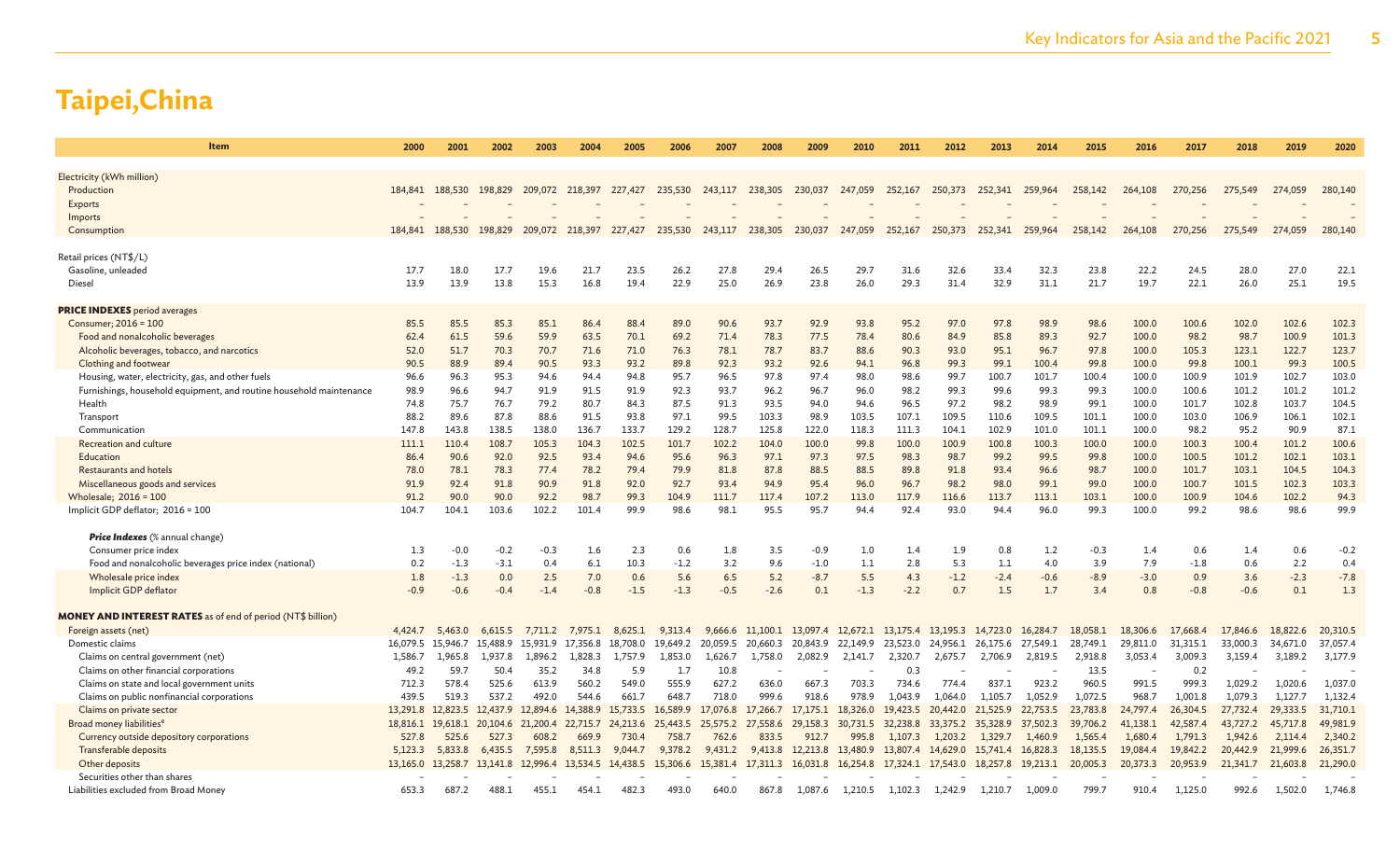| Item                                                                                                                      | 2000               | 2001               | 2002               | 2003               | 2004               | 2005               | 2006               | 2007               | 2008               | 2009               | 2010               | 2011               | 2012               | 2013               | 2014               | 2015               | 2016               | 2017               | 2018               | 2019               | 2020         |
|---------------------------------------------------------------------------------------------------------------------------|--------------------|--------------------|--------------------|--------------------|--------------------|--------------------|--------------------|--------------------|--------------------|--------------------|--------------------|--------------------|--------------------|--------------------|--------------------|--------------------|--------------------|--------------------|--------------------|--------------------|--------------|
| <b>Money Supply (M2)<sup>e</sup></b> (% annual change)<br>M <sub>2</sub> <sup>e</sup> (% of GDP at current market prices) | 6.5<br>183.0       | 4.3<br>194.8       | 2.5<br>190.1       | 5.7<br>195.5       | 7.2<br>197.4       | 6.6<br>202.8       | 5.2<br>204.2       | 0.8<br>193.7       | 7.2<br>211.6       | 5.8<br>227.2       | 5.5<br>220.2       | 4.8<br>227.5       | 3.5<br>228.7       | 5.8<br>232.6       | 6.1<br>231.9       | 5.8<br>233.9       | 3.6<br>235.3       | 3.6<br>237.8       | 2.7<br>238.9       | 4.5<br>242.4       | 9.4<br>253.8 |
| <b>Interest Rates</b> <sup>†</sup> period averages (% per annum)<br>On deposits                                           |                    |                    |                    |                    |                    |                    |                    |                    |                    |                    |                    |                    |                    |                    |                    |                    |                    |                    |                    |                    |              |
| Savings                                                                                                                   | 3.5                | 3.0                | 1.5                | 0.6                | 0.6                | 0.6                | 0.6                | 0.6                | 0.5                | 0.2                | 0.2                | 0.3                | 0.3                | 0.3                | 0.3                | 0.3                | 0.3                | 0.2                | 0.2                | 0.2                | 0.1          |
| Time: 6 months                                                                                                            | 4.7                | 3.6                | 2.0                | 1.3                | 1.2                | 1.5                | 1.8                | 2.1                | 2.2                | 0.6                | 0.8                | 1.1                | 1.1                | 1.1                | 1.1                | 1.1                | 0.8                | 0.8                | 0.8                | 0.8                | 0.5          |
| 12 months                                                                                                                 | 5.0                | 3.8                | 2.2                | 1.5                | 1.4                | 1.8                | 2.1                | 2.4                | 2.5                | 0.8                | 1.0                | 1.3                | 1.4                | 1.4                | 1.4                | 1.3                | 1.1                | 1.1                | 1.1                | 1.1                | 0.8          |
| On loans and discounts                                                                                                    |                    |                    |                    |                    |                    |                    |                    |                    |                    |                    |                    |                    |                    |                    |                    |                    |                    |                    |                    |                    |              |
| Export credit <sup>g</sup>                                                                                                | 7.9                | 7.8                | 7.5                | 3.7                | 3.4                | 3.6                | 3.9                | 4.3                | 4.5                | 2.6                | 2.6                | 2.7                | 2.8                | 2.8                | 2.8                | 2.8                | 2.6                | 2.6                | 2.6                | 2.6                | 2.5          |
| <b>GOVERNMENT FINANCE</b> calendar year (NT\$ billion)<br><b>Central Government</b>                                       |                    |                    |                    |                    |                    |                    |                    |                    |                    |                    |                    |                    |                    |                    |                    |                    |                    |                    |                    |                    |              |
| Total revenue and grants                                                                                                  | 1,835.7            | 1,259.5            | 1.364.1            | 1,376.4            | 1,370.5            | 1,734.8            | 1,580.7            | 1,644.8            | 1,648.8            | 1.533.7            | 1,509.6            | 1,689.8            | 1,608.8            | 1,755.1            | 1,758.7            | 1,949.2            | 1,902.6            | 1.940.4            | 2,046.1            | 2,093.8            |              |
| Total revenue                                                                                                             | 1.835.7            | 1.259.5            | 1.364.1            | 1.376.4            | 1.370.5            | 1.734.8            | 1.580.7            | 1.644.8            | 1.648.8            | 1.533.7            | 1.509.6            | 1.689.8            | 1,608.8            | 1.755.1            | 1.758.7            | 1.949.2            | 1,902.6            | 1.940.4            | 2,046.1            | 2,093.8            |              |
| Current revenue                                                                                                           | 1,795.9            | 1.231.9            | 1,293.1            | 1,295.4            | 1,325.5            | 1,558.0            | 1,508.8            | 1,595.2            | 1,606.3            | 1,474.2            | 1,466.7            | 1,632.5            | 1,564.7            | 1,703.8            | 1,698.0            | 1,893.6            | 1,872.8            | 1,918.1            | 2,015.0            | 2,058.6            | $\ddotsc$    |
| Taxes                                                                                                                     | 1,359.7            | 889.8              | 822.9              | 823.7              | 912.5              | 1,062.8            | 1,091.2            | 1,206.2            | 1,239.5            | 1,049.7            | 1,079.5            | 1,202.1            | 1,219.0            | 1,217.5            | 1,344.8            | 1,464.8            | 1,533.2            | 1,542.6            | 1,638.8            | 1,699.4            | $\cdots$     |
| Nontaxes                                                                                                                  | 436.2              | 342.1              | 470.1              | 471.7              | 413.0              | 495.2              | 417.6              | 389.0              | 366.8              | 424.6              | 387.3              | 430.4              | 345.8              | 486.2              | 353.2              | 428.8              | 339.6              | 375.5              | 376.3              | 359.2              | $\cdots$     |
| Capital receipts                                                                                                          | 39.8               | 27.6               | 71.0               | 81.0               | 45.0               | 176.8              | 71.9               | 49.6               | 42.5               | 59.4               | 42.9               | 57.3               | 44.1               | 51.3               | 60.7               | 55.6               | 29.8               | 22.3               | 31.1               | 35.2               | $\ddots$     |
| Grants                                                                                                                    |                    |                    |                    |                    |                    |                    | $\cdots$           |                    |                    |                    | $\cdots$           |                    |                    |                    |                    |                    |                    |                    |                    |                    | $\ddots$     |
| Total expenditure and net lending                                                                                         | 2,299.1            | 1,886.9<br>1,886.9 | 1.658.7<br>1.658.7 | 1,620.2            | 1,650.1            | 1,769.9            | 1,606.6            | 1,673.8            | 1,755.5            | 1,988.5<br>1.988.5 | 1,881.9<br>1,881.9 | 1,897.5<br>1,897.5 | 2,013.8            | 1,910.4            | 1,887.8            | 1,916.0            | 1,961.0            | 1,960.1            | 2,031.7            | 2,002.0            | $\cdots$     |
| Total expenditure<br>Current expenditure                                                                                  | 2,299.1<br>1,919.8 | 1,478.5            | 1,250.6            | 1.620.2<br>1,247.3 | 1.650.1<br>1.269.7 | 1,769.9<br>1,257.2 | 1,606.6<br>1,255.0 | 1.673.8<br>1.300.7 | 1,755.5<br>1,369.8 | 1,507.2            | 1,422.3            | 1.482.8            | 2,013.8<br>1,582.2 | 1.910.4<br>1,565.9 | 1,887.8<br>1,566.0 | 1,916.0<br>1,634.2 | 1,961.0<br>1,650.1 | 1,960.1<br>1,638.4 | 2,031.7<br>1,639.8 | 2,002.0<br>1,665.8 | $\cdots$     |
| Capital expenditure                                                                                                       | 379.3              | 408.4              | 408.1              | 372.9              | 380.4              | 512.7              | 351.6              | 373.1              | 385.7              | 481.3              | 459.6              | 414.7              | 431.7              | 344.5              | 321.8              | 281.8              | 310.9              | 321.7              | 391.9              | 336.2              | $\ddots$     |
| Net lending                                                                                                               |                    |                    |                    |                    |                    |                    |                    |                    |                    |                    |                    |                    |                    |                    |                    |                    |                    | $\cdots$           |                    |                    | $\cdots$     |
| Current surplus/deficit                                                                                                   | $-123.9$           | $-246.6$           | 42.5               | 48.1               | 55.9               | 300.8              | 253.8              | 294.5              | 236.5              | $-32.9$            | 44.5               | 149.7              | $-17.4$            | 137.9              | 132.0              | 259.4              | 222.7              | 279.7              | 375.2              | 392.8              | $\cdots$     |
| Capital account surplus/deficit                                                                                           | $-339.5$           | $-380.8$           | $-337.1$           | $-291.9$           | $-335.5$           | $-335.9$           | $-279.7$           | $-323.4$           | $-343.2$           | $-421.9$           | $-416.7$           | $-357.4$           | $-387.6$           | $-293.2$           | $-261.2$           | $-226.2$           | $-281.1$           | $-299.4$           | $-360.8$           | $-301.0$           | $\ddots$     |
| Overall budgetary surplus/deficit                                                                                         | $-463.4$           | $-627.4$           | $-294.6$           | $-243.7$           | $-279.6$           | $-35.1$            | $-25.9$            | $-28.9$            | $-106.7$           | $-454.8$           | $-372.3$           | $-207.7$           | -405.0             | $-155.3$           | $-129.2$           | 33.2               | $-58.4$            | $-19.7$            | 14.4               | 91.8               | $\cdots$     |
| Financing                                                                                                                 |                    |                    |                    |                    |                    |                    |                    |                    |                    |                    |                    |                    |                    |                    |                    |                    |                    |                    |                    |                    |              |
| Domestic borrowing                                                                                                        | 369.4              | 540.3              | 190.2              | 211.9              | 268.7              | 184.5              | 59.9               | 59.0               | 55.4               | 361.5              | 385.0              | 160.7              | 359.6              | 182.7              | 129.4              | 24.3               | 45.9               | 23.7               | $-34.7$            | $-29.6$            | $\cdots$     |
| Foreign borrowing                                                                                                         |                    |                    |                    |                    |                    |                    |                    |                    |                    |                    |                    |                    |                    |                    |                    |                    |                    |                    |                    |                    | $\cdots$     |
| Use of cash balances                                                                                                      | 94.0               | 87.0               | 104.4              | 31.8               | 10.9               | $-149.4$           | $-34.0$            | $-30.1$            | 51.2               | 93.3               | $-12.7$            | 47.0               | 45.4               | $-27.4$            | $-0.3$             | 57.5               | $-12.5$            | 4.0                | $-20.3$            | 62.2               | $\ddots$     |
|                                                                                                                           |                    |                    |                    |                    |                    |                    |                    |                    |                    |                    |                    |                    |                    |                    |                    |                    |                    |                    |                    |                    |              |
| <b>Government Finance</b> (% of GDP at current market prices)                                                             |                    |                    |                    |                    |                    |                    |                    |                    |                    |                    |                    |                    |                    |                    |                    |                    |                    |                    |                    |                    |              |
| Total revenue                                                                                                             | 17.8               | 12.4               | 12.8               | 12.6               | 11.8               | 14.4               | 12.6               | 12.3               | 12.6               | 11.9               | 10.7               | 11.8               | 11.0               | 11.5               | 10.8               | 11.4               | 10.8               | 10.8               | 11.1               | 11.1               |              |
| Taxes<br>Total expenditure                                                                                                | 13.2<br>22.3       | 8.8<br>18.6        | 7.7<br>15.6        | 7.5<br>14.8        | 7.9<br>14.2        | 8.8<br>14.7        | 8.7<br>12.8        | 9.0<br>12.5        | 9.5<br>13.4        | 8.1<br>15.4        | 7.7<br>13.4        | 8.4<br>13.3        | 8.3<br>13.7        | 8.0<br>12.5        | 8.3<br>11.6        | 8.6<br>11.2        | 8.7<br>11.2        | 8.6<br>10.9        | 8.9<br>11.1        | 9.0<br>10.6        |              |
| Overall budgetary surplus/deficit                                                                                         | $-4.5$             | $-6.2$             | $-2.8$             | $-2.2$             | $-2.4$             | $-0.3$             | $-0.2$             | $-0.2$             | $-0.8$             | $-3.5$             | $-2.6$             | $-1.5$             | $-2.8$             | $-1.0$             | $-0.8$             | 0.2                | $-0.3$             | $-0.1$             | 0.1                | 0.5                | $\ddotsc$    |
|                                                                                                                           |                    |                    |                    |                    |                    |                    |                    |                    |                    |                    |                    |                    |                    |                    |                    |                    |                    |                    |                    |                    | $\ddotsc$    |
| <b>Expenditure by Function, Central Government</b>                                                                        |                    |                    |                    |                    |                    |                    |                    |                    |                    |                    |                    |                    |                    |                    |                    |                    |                    |                    |                    |                    |              |
| Total                                                                                                                     | 2.299.1            | 1.886.9            | 658.               | 1.620.2            | 650 C              | .769.9             | .606.6             | .673.8             | 1.755.5            | .988.5             | 881.9              | 897.5              | 2.013.8            | .910.4             | 1.887.8            | 1.916.0            | 1,961.0            | 1.960.1            | 2,031.7            | 2,002.0            |              |
| General public services                                                                                                   | 180.1              | 111.3              | 115.8              | 128.4              | 134.8              | 138.2              | 135.0              | 146.5              | 146.8              | 146.4              | 149.4              | 154.2              | 159.2              | 152.5              | 148.1              | 158.6              | 157.7              | 157.2              | 176.4              | 189.9              | $\cdots$     |
| Defense                                                                                                                   | 352.2              | 543.0              | 237.0              | 240.6              | 261.5              | 249.8              | 244.6              | 267.7              | 271.4              | 308.6              | 288.1              | 291.2              | 305.5              | 296.2              | 294.7              | 308.0              | 320.7              | 311.1              | 312.7              | 335.2              | $\ddots$     |
| Education                                                                                                                 | 235.3              | 179.6              | 190.7              | 196.1              | 197.9              | 192.5              | 202.5              | 210.0              | 215.5              | 255.6              | 245.7              | 244.4              | 241.6              | 235.5              | 243.2              | 246.2              | 247.8              | 262.6              | 271.0              | 274.7              | $\ddots$     |
| Health                                                                                                                    | 22.0               | 18.9               | 17.4               | 18.2               | 29.6               | 17.5               | 22.2               | 25.1               | 25.9               | 27.1               | 26.0               | 24.7               | 28.5               | 22.8               | 23.0               | 22.8               | 24.0               | 24.8               | 22.8               | 22.9               |              |
| Social security and welfare                                                                                               | 580.8              | 406.0              | 373.4              | 395.2              | 389.9              | 397.9              | 418.6              | 418.6              | 412.5              | 432.5              | 440.1              | 459.2              | 551.4              | 552.6              | 527.6              | 557.7              | 586.2              | 591.1              | 594.3              | 605.7              |              |
| Housing and community amenities                                                                                           | 35.3               | 31.8               | 29.2               | 34.6               | 31.9               | 139.0              | 46.1               | 41.1               | 30.8               | 40.6               | 30.6               | 25.4               | 27.8               | 21.6               | 35.3               | 34.5               | 32.4               | 28.5               | 37.6               | 32.5               | $\ddotsc$    |
| Economic services                                                                                                         | 418.7              | 292.5              | 391.1              | 319.9              | 337.7              | 364.0              | 272.8              | 302.6              | 338.3              | 459.6              | 402.1              | 372.0              | 380.9              | 327.9              | 310.2              | 290.2              | 294.0              | 304.0              | 344.5              | 299.1              | $\ddotsc$    |
| Others                                                                                                                    | 474.8              | 303.7              | 304.1              | 287.2              | 266.7              | 271.0              | 264.8              | 262.2              | 314.2              | 318.3              | 300.0              | 326.5              | 318.9              | 301.4              | 305.7              | 298.0              | 298.2              | 280.8              | 272.4              | 242.0              |              |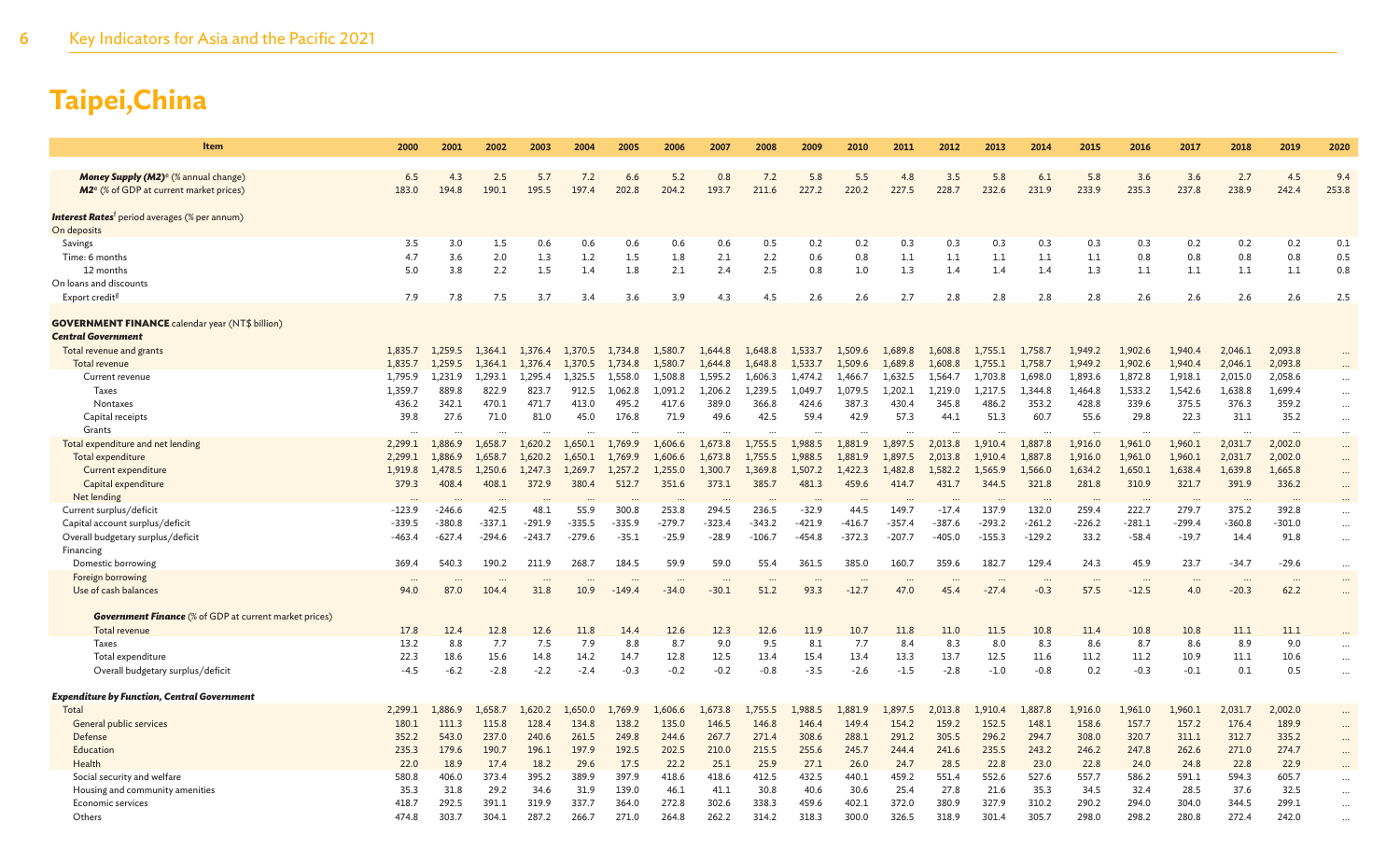| Item                                                                            | 2000    | 2001    | 2002    | 2003    | 2004    | 2005    | 2006    | 2007    | 2008    | 2009    | 2010    | 2011    | 2012    | 2013    | 2014    | 2015    | 2016    | 2017    | 2018    | 2019    | 2020     |
|---------------------------------------------------------------------------------|---------|---------|---------|---------|---------|---------|---------|---------|---------|---------|---------|---------|---------|---------|---------|---------|---------|---------|---------|---------|----------|
|                                                                                 |         |         |         |         |         |         |         |         |         |         |         |         |         |         |         |         |         |         |         |         |          |
| <b>Expenditure by Function</b> (% of GDP at current market prices)<br>Education | 2.3     | 1.8     | 1.8     | 1.8     | 1.7     | 1.6     | 1.6     | 1.6     | 1.6     | 2.0     | 1.7     | 1.7     | 1.6     | 1.5     | 1.5     | 1.4     | 1.4     | 1.5     | 1.5     | 1.5     |          |
| Health                                                                          | 0.2     | 0.2     | 0.2     | 0.2     | 0.3     | 0.1     | 0.2     | 0.2     | 0.2     | 0.2     | 0.2     | 0.2     | 0.2     | 0.1     | 0.1     | 0.1     | 0.1     | 0.1     | 0.1     | 0.1     |          |
| Social security and welfare                                                     | 5.6     | 4.0     | 3.5     | 3.6     | 3.4     | 3.3     | 3.3     | 3.1     | 3.1     | 3.3     | 3.1     | 3.2     | 3.8     | 3.6     | 3.2     | 3.3     | 3.3     | 3.3     | 3.2     | 3.2     | $\cdots$ |
|                                                                                 |         |         |         |         |         |         |         |         |         |         |         |         |         |         |         |         |         |         |         |         |          |
| <b>Provincial and Other Local Governments</b>                                   |         |         |         |         |         |         |         |         |         |         |         |         |         |         |         |         |         |         |         |         |          |
| Revenue                                                                         | 771.9   | 518.9   | 578.7   | 647.6   | 661.6   | 712.5   | 736.3   | 771.6   | 774.0   | 741.0   | 785.4   | 913.6   | 881.1   | 918.9   | 925.6   | 915.2   | 964.7   | 991.2   | 994.6   | 1,027.2 | $\ddots$ |
| Tax                                                                             | 556.4   | 342.8   | 360.6   | 377.6   | 416.5   | 438.1   | 449.5   | 480.7   | 459.9   | 426.6   | 462.8   | 489.1   | 513.5   | 549.4   | 556.0   | 606.7   | 628.0   | 650.5   | 655.8   | 680.1   | $\ldots$ |
| Nontax                                                                          | 215.6   | 176.1   | 218.1   | 270.0   | 245.1   | 274.4   | 286.8   | 290.9   | 314.1   | 314.4   | 322.6   | 424.5   | 367.6   | 369.5   | 369.6   | 308.5   | 336.7   | 340.7   | 338.8   | 347.1   | $\cdots$ |
| Subsidies and/or grants                                                         | 50.0    | 83.5    | 113.0   | 135.2   | 157.3   | 143.4   | 141.6   | 145.1   | 181.9   | 186.4   | 179.4   | 250.9   | 222.5   | 190.1   | 189.7   | 182.4   | 175.1   | 174.9   | 173.1   | 175.4   | $\ldots$ |
| Expenditure                                                                     | 939.0   | 735.8   | 802.7   | 818.4   | 906.1   | 896.1   | 889.8   | 909.1   | 965.4   | 1,007.2 | 1,026.1 | 1,173.8 | 1,192.8 | 1,105.7 | 1,180.8 | 1,102.1 | 1,135.4 | 1,132.0 | 1,176.6 | 1,174.2 | $\ddots$ |
| <b>EXTERNAL TRADE</b> <sup>h</sup> calendar year (NT\$ billion)                 |         |         |         |         |         |         |         |         |         |         |         |         |         |         |         |         |         |         |         |         |          |
| Exports, fob                                                                    | 4,729   | 4,271   | 4,693   | 5,206   | 6,149   | 6,427   | 7,352   | 8,166   | 8,090   | 6,770   | 8,757   | 9,172   | 9,037   | 9,219   | 9,663   | 9,014   | 8,997   | 9,606   | 10,069  | 10,182  | 10,201   |
| Imports, cif                                                                    | 4,391   | 3.693   | 3.977   | 4.480   | 5,742   | 5.959   | 6,716   | 7,323   | 7,656   | 5,840   | 8,074   | 8,439   | 8,186   | 8.224   | 8,503   | 7,489   | 7,386   | 7,834   | 8,587   | 8,835   | 8,451    |
| Trade balance                                                                   | 338     | 577     | 715     | 725     | 407     | 468     | 636     | 842     | 433     | 930     | 684     | 734     | 852     | 995     | 1,161   | 1,525   | 1,611   | 1,771   | 1,482   | 1,347   | 1,750    |
| <b>External Trade</b> (% annual change)                                         |         |         |         |         |         |         |         |         |         |         |         |         |         |         |         |         |         |         |         |         |          |
| Exports                                                                         | 18.6    | $-9.7$  | 9.9     | 10.9    | 18.1    | 4.5     | 14.4    | 11.1    | $-0.9$  | $-16.3$ | 29.4    | 4.7     | $-1.5$  | 2.0     | 4.8     | $-6.7$  | $-0.2$  | 6.8     | 4.8     | 1.1     | 0.2      |
| Imports                                                                         | 22.2    | $-15.9$ | 7.7     | 12.6    | 28.1    | 3.8     | 12.7    | 9.0     | 4.5     | $-23.7$ | 38.3    | 4.5     | $-3.0$  | 0.5     | 3.4     | $-11.9$ | $-1.4$  | 6.1     | 9.6     | 2.9     | $-4.4$   |
|                                                                                 |         |         |         |         |         |         |         |         |         |         |         |         |         |         |         |         |         |         |         |         |          |
| <b>Direction of Trade</b> calendar year (\$ million)                            |         |         |         |         |         |         |         |         |         |         |         |         |         |         |         |         |         |         |         |         |          |
| Exports, total                                                                  | 151,950 | 126,609 | 135,770 | 151,334 | 183,631 | 199,753 | 225,904 | 248,670 | 257,755 | 205,202 | 277,352 | 312,182 | 305,315 | 310,866 | 319,413 | 284,434 | 279,175 | 315,487 | 334,007 | 329,157 | 345,211  |
| 1. China, People's Republic of                                                  | 4,391   | 5,021   | 10,690  | 23,210  | 36,723  | 44,056  | 52,377  | 62,928  | 67,481  | 54,767  | 77,887  | 85,122  | 82,592  | 84,122  | 84,709  | 73,270  | 73,732  | 88,745  | 96,498  | 91,789  | 102,449  |
| 2. Hong Kong, China                                                             | 32,742  | 28,789  | 33,049  | 30,982  | 33,068  | 34,220  | 37,669  | 38,274  | 33,022  | 29,708  | 38,234  | 40,682  | 38,491  | 41,183  | 43,772  | 39,116  | 38,254  | 41,165  | 41,401  | 40,325  | 48,991   |
| 3. United States                                                                | 35,588  | 28,128  | 27,374  | 26,571  | 28,809  | 29,163  | 32,475  | 32,130  | 30,884  | 23,620  | 31,566  | 36,451  | 33,120  | 32,630  | 35,033  | 34,448  | 33,396  | 36,773  | 39,490  | 46,247  | 50,551   |
| 4. Japan                                                                        | 16,887  | 13,031  | 12,393  | 12,477  | 13,951  | 15,246  | 16,509  | 16,144  | 17,819  | 14,607  | 18,445  | 19,120  | 19,518  | 19,391  | 20,129  | 19,557  | 19,471  | 20,574  | 22,801  | 23,279  | 23,400   |
| 5. Singapore                                                                    | 5,637   | 4,234   | 4,646   | 5,316   | 6,811   | 8,104   | 9,379   | 10,613  | 11,777  | 8,699   | 12,198  | 16,978  | 20,199  | 19,609  | 20,678  | 17,396  | 16,147  | 17,620  | 17,324  | 18,184  | 19,084   |
| 6. Korea, Republic of                                                           | 4,002   | 3,379   | 3,978   | 4,741   | 5,689   | 5,945   | 7,253   | 7,913   | 8,793   | 7,366   | 10,765  | 12,486  | 11,984  | 12,223  | 12,857  | 12,772  | 12,531  | 14,416  | 15,739  | 16,917  | 15,141   |
| 7. Viet Nam                                                                     | 1,679   | 1,756   | 2,324   | 2,698   | 3,481   | 4,136   | 4,918   | 6,901   | 7,984   | 6,016   | 7,586   | 9,206   | 8,557   | 9,019   | 10,104  | 9,675   | 9,511   | 10,457  | 10,771  | 10,772  | 10,521   |
| 8. Malaysia                                                                     | 3,687   | 3,141   | 3,224   | 3,187   | 4,245   | 4,310   | 4,979   | 5,421   | 5,542   | 4,082   | 5,975   | 6,924   | 6,588   | 8,243   | 8,670   | 7,197   | 7,814   | 10,368  | 10,602  | 9,400   | 9,458    |
| 9. Philippines                                                                  | 3,137   | 2,219   | 2,118   | 2,517   | 4,063   | 4,351   | 4,516   | 4,958   | 4,821   | 4,457   | 6,035   | 7,053   | 8,945   | 9,821   | 9,615   | 7,514   | 8,659   | 9,593   | 8,942   | 6,157   | 5,646    |
| 10. Germany                                                                     | 4,936   | 4,531   | 3,884   | 4,284   | 4,612   | 4,470   | 5,022   | 5,195   | 5,759   | 4,721   | 6,549   | 6,935   | 5,685   | 5,671   | 6,207   | 5,982   | 5,897   | 6,429   | 7,058   | 6,522   | 6,039    |
| Imports, total                                                                  | 140,732 | 109,586 | 115,113 | 130,244 | 171.547 | 185,430 | 206,442 | 222,982 | 244,197 | 177,133 | 255,746 | 287,316 | 276,466 | 277,384 | 281,096 | 236,380 | 229,199 | 257,200 | 284,792 | 285,651 | 285,817  |
| 1. China, People's Republic of                                                  | 6,229   | 5.970   | 8.041   | 11,096  | 16,891  | 20,162  | 24,909  | 28,221  | 31,570  | 24.554  | 36,255  | 44.095  | 41.431  | 43.345  | 49,254  | 45,265  | 43,991  | 50,037  | 53,790  | 57,394  | 63,576   |
| 2. Japan                                                                        | 38,622  | 26,105  | 27,610  | 33,102  | 44,324  | 46,685  | 46,849  | 46,710  | 47,088  | 36,751  | 52,910  | 53,149  | 48,342  | 43,690  | 41,979  | 38,865  | 40,620  | 41,939  | 44,151  | 44,052  | 45,882   |
| 3. United States                                                                | 25,270  | 19,089  | 19,021  | 17.790  | 22,612  | 21,879  | 23,839  | 27,508  | 27,333  | 18,736  | 26,274  | 27,025  | 24,844  | 27,785  | 29,338  | 28,362  | 27,087  | 28,396  | 33,105  | 34,850  | 32,479   |
| 4. Korea, Republic of                                                           | 9,027   | 6,763   | 7,785   | 8,795   | 11,769  | 13,357  | 15,095  | 15,165  | 13,190  | 10,558  | 16,224  | 18,186  | 15,305  | 16,163  | 15,286  | 13,453  | 14,650  | 16,893  | 19,525  | 17,741  | 20,596   |
| 5. Germany                                                                      | 5,579   | 4,309   | 4,500   | 5,068   | 5,975   | 6,304   | 6,299   | 7,208   | 7,738   | 5.745   | 8,603   | 9,884   | 8,122   | 8,497   | 9,632   | 8,765   | 8,569   | 9,198   | 9,969   | 9,403   | 10,170   |
| 6. Malaysia                                                                     | 5,351   | 4,237   | 4,181   | 4,789   | 5,467   | 5.258   | 6,118   | 6,321   | 6,917   | 4,701   | 7,861   | 8,793   | 7,981   | 8,255   | 8,953   | 6,734   | 6,289   | 7,178   | 9,305   | 10,366  | 9,878    |
| 7. Australia                                                                    | 3,511   | 3,092   | 2,840   | 2,736   | 3,434   | 4,735   | 5,364   | 6,164   | 8,350   | 6,008   | 9,036   | 10,991  | 9,462   | 8,106   | 7,589   | 6,854   | 6,118   | 8,235   | 9,552   | 10,017  | 8,023    |
| 8. Singapore                                                                    | 5,036   | 3,386   | 3,566   | 3,891   | 4,330   | 4,982   | 5,119   | 4,778   | 4,860   | 4,814   | 7,675   | 8,022   | 8,172   | 8,606   | 8,435   | 7,171   | 7,526   | 8,711   | 8,416   | 7,922   | 8,988    |
| 9. Saudi Arabia                                                                 | 2,721   | 2,750   | 2,410   | 4,283   | 5,568   | 7,449   | 9,760   | 10,403  | 15,202  | 8,677   | 11,863  | 13,876  | 14,799  | 15,636  | 13,719  | 7,325   | 5,810   | 6,857   | 8,608   | 7,732   | 4,847    |
| 10. Netherlands                                                                 | 2.117   | 1.533   | 1.448   | 1.306   | 2.198   | 2.056   | 2.334   | 2.769   | 2.348   | 1.868   | 3.255   | 2.963   | 3.616   | 4.669   | 3.192   | 2,807   | 4.145   | 3.476   | 3.883   | 7,879   | 6,557    |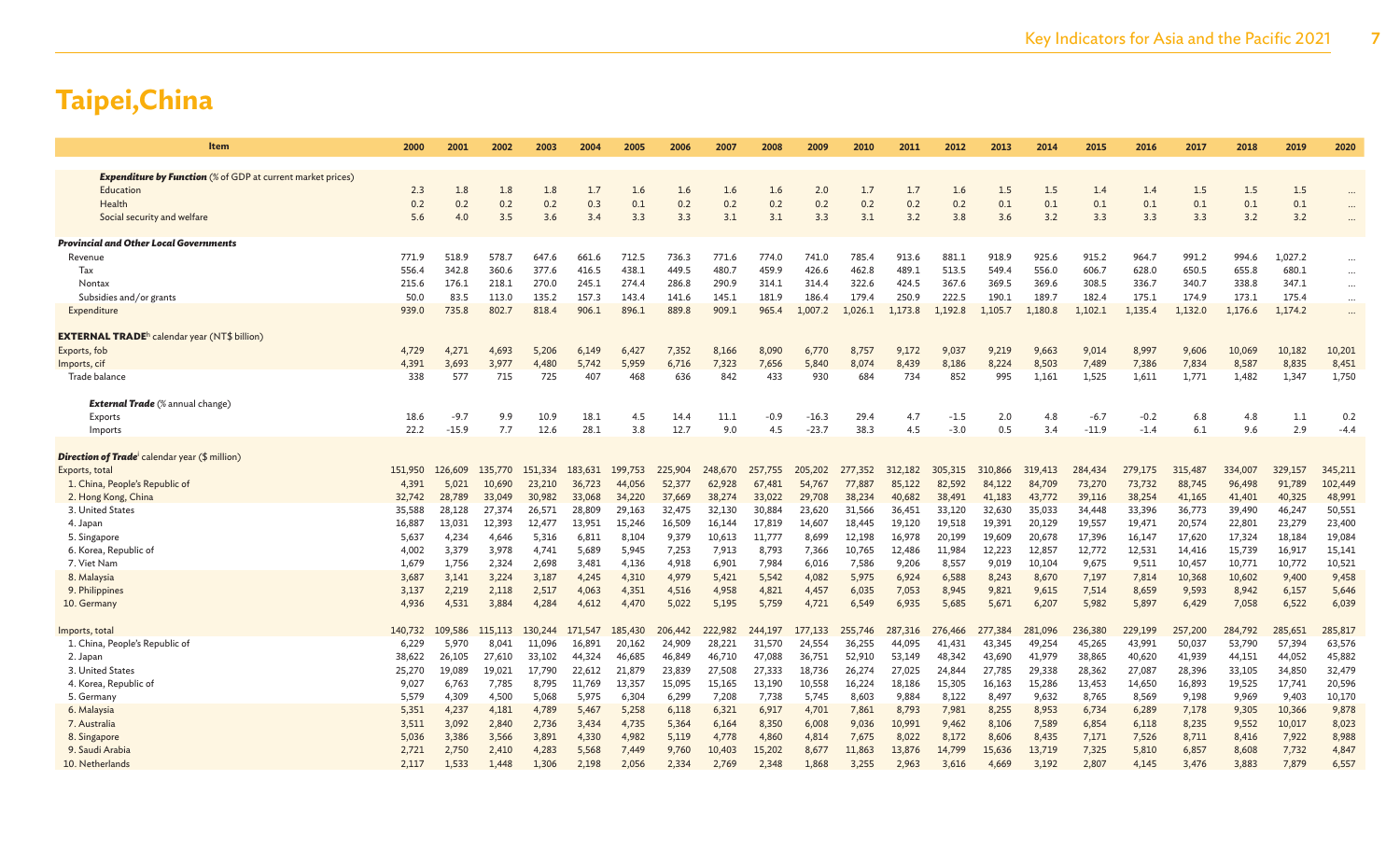| Item                                                           | 2000       | 2001       | 2002        | 2003        | 2004       | 2005       | 2006       | 2007       | 2008       | 2009         | 2010       | 2011       | 2012       | 2013        | 2014         | 2015         | 2016         | 2017         | 2018         | 2019        | 2020         |
|----------------------------------------------------------------|------------|------------|-------------|-------------|------------|------------|------------|------------|------------|--------------|------------|------------|------------|-------------|--------------|--------------|--------------|--------------|--------------|-------------|--------------|
| <b>BALANCE OF PAYMENTS</b> calendar year (\$ million)          |            |            |             |             |            |            |            |            |            |              |            |            |            |             |              |              |              |              |              |             |              |
| <b>Current account</b>                                         | 8,219      | 17.084     | 24,346      | 28,261      | 17,263     | 14.948     | 23,157     | 32,044     | 24,794     | 40,662       | 36,726     | 37,914     | 42,925     | 49,937      | 60,607       | 72,730       | 71,222       | 83,053       | 70,843       | 65,161      | 94,276       |
| Balance on goods                                               | 19,059     | 25,563     | 31,004      | 34,098      | 24,870     | 24,510     | 31,431     | 38,464     | 29,126     | 39,372       | 36,886     | 39,648     | 49,290     | 54,578      | 60,249       | 73,139       | 70,960       | 81,258       | 67,034       | 57,673      | 74,742       |
| Exports                                                        | 157,309    | 132,877    | 143,219     | 160,788     | 192,657    | 206,348    | 234,757    | 258,273    | 269,326    | 215,006      | 288,727    | 325,022    | 390,231    | 384,701     | 382,253      | 339,837      | 309,283      | 342,706      | 345,495      | 330,743     | 344,838      |
| Imports                                                        | 138,250    | 107,314    | 112,215     | 126,690     | 167,787    | 181,838    | 203,326    | 219,809    | 240,200    | 175,634      | 251,841    | 285,374    | 340,941    | 330,123     | 322,004      | 266,698      | 238,323      | 261,448      | 278,461      | 273,072     | 270,096      |
| Balance on services                                            | $-12,655$  | -11,408    | $-11,077$   | $-12,582$   | -14,784    | $-14,320$  | $-13,939$  | $-12,787$  | $-11,530$  | $-9,100$     | $-11,048$  | $-11,252$  | $-18,374$  | $-15,197$   | $-11,344$    | $-10,819$    | $-10,524$    | $-8,763$     | $-6,622$     | $-5,067$    | 3,315        |
| Credit                                                         | 13,969     | 13,044     | 13,642      | 13,056      | 15,948     | 18,137     | 18,780     | 22,031     | 23,340     | 20,504       | 26,663     | 30,643     | 34,546     | 36,461      | 41,578       | 40,968       | 41,291       | 45,213       | 50,209       | 51,838      | 41,170       |
| Debit                                                          | 26,624     | 24,452     | 24,719      | 25,638      | 30,732     | 32,457     | 32,719     | 34,818     | 34,870     | 29,604       | 37,711     | 41,895     | 52,920     | 51,658      | 52,922       | 51,787       | 51,815       | 53,976       | 56,831       | 56,905      | 37,855       |
| Balance on primary income                                      | 4,419      | 5,650      | 6,898       | 9,448       | 10,984     | 9,001      | 9,581      | 10,132     | 9,978      | 12,524       | 13,576     | 13,179     | 14,593     | 13,520      | 14,458       | 13,779       | 13,956       | 14,695       | 13,752       | 15,396      | 19,362       |
| Credit                                                         | 9,115      | 9,294      | 10,219      | 12,878      | 15,337     | 17,356     | 19,338     | 23,500     | 23,277     | 20,351       | 23,265     | 24,833     | 25,022     | 24,609      | 29,212       | 28,893       | 29,480       | 34,239       | 39,051       | 39,152      | 38,507       |
| Debit                                                          | 4,696      | 3,644      | 3,321       | 3,430       | 4,353      | 8,355      | 9,757      | 13,368     | 13,299     | 7,827        | 9,689      | 11,654     | 10,429     | 11,089      | 14,754       | 15,114       | 15,524       | 19,544       | 25,299       | 23,756      | 19,145       |
| Balance on secondary income                                    | $-2,604$   | $-2,721$   | $-2,479$    | $-2,703$    | $-3,807$   | $-4,243$   | $-3,916$   | $-3,765$   | $-2,780$   | $-2,134$     | $-2,688$   | $-3,661$   | $-2,584$   | $-2,964$    | $-2,756$     | $-3,369$     | $-3,170$     | $-4,137$     | $-3,321$     | $-2,839$    | $-3,143$     |
| Credit                                                         | 3,202      | 2,620      | 2,634       | 2,689       | 3,188      | 3,484      | 3,856      | 4,708      | 5,537      | 4,956        | 5,300      | 5,596      | 5,540      | 6,218       | 6,698        | 6,617        | 6,909        | 7,189        | 7,643        | 8,238       | 7,958        |
| Debit                                                          | 5,806      | 5,341      | 5,113       | 5,392       | 6,995      | 7,727      | 7,772      | 8,473      | 8,317      | 7,090        | 7,988      | 9,257      | 8,124      | 9,182       | 9,454        | 9,986        | 10,079       | 11,326       | 10,964       | 11,077      | 11,101       |
| Capital account                                                |            | $-41$      | $-43$       | $-18$       | $-2$       | $-46$      | $-63$      | $-25$      | $-270$     | $-50$        | $-49$      | $-36$      | $-24$      | 67          | $-8$         | -5           | $-9$         | $-12$        | 63           | $-3$        | $-9$         |
| Credit                                                         |            |            |             | -1          | 6          |            |            | 3          | 3          | 2            | -5         | 3          |            | 103         | 29           | 15           | 17           | 14           | 86           | 63          | 10           |
| Debit                                                          |            | 41         | 44          | 19          | 8          | 47         | 67         | 28         | 273        | 52           | 54         | 39         | 28         | 36          | 37           | 20           | 26           | 26           | 23           | 66          | 19           |
| Financial account <sup>j</sup>                                 | 7,970      | 4,302      | $-3,544$    | $-7,735$    | $-5,688$   | 649        | 19,601     | 38,932     | 1,641      | $-13,488$    | 339        | 32,027     | 31,465     | 41,053      | 50,531       | 64,972       | 58,490       | 75,007       | 58,900       | 57,554      | 50,035       |
| Direct investment                                              | 1,773      | 1,371      | 3,441       | 5,229       | 5,247      | 4,403      | $-25$      | 3,338      | 4,855      | 3,072        | 9,082      | 14,723     | 9,930      | 10,687      | 9,883        | 12,318       | 8,254        | 8,151        | 10,944       | 3,547       | 5,466        |
| Portfolio investment                                           | 224        | 228        | 8,826       | 5,197       | 4,669      | 2,857      | 18,965     | 40,062     | 12,250     | 10,327       | 20,664     | 35,691     | 42,496     | 29,129      | 44,041       | 55,112       | 77,120       | 77,839       | 84,028       | 46,401      | 58,543       |
| <b>Financial derivatives</b>                                   | 255        | 1,034      | 127         | 108         | 695        | 965        | 965        | 289        | $-1,589$   | $-852$       | $-577$     | $-1,038$   | $-391$     | $-838$      | $-546$       | 2,195        | 1,700        | $-503$       | 1,638        | 2,501       | 453          |
| Other investment                                               | 5,718      | 1,669      | $-15,938$   | $-18,269$   | $-16,299$  | $-7,576$   | $-304$     | $-4,757$   | $-13,875$  | $-26,035$    | $-28,830$  | $-17.349$  | $-20,570$  | 2,075       | $-2,847$     | $-4,653$     | $-28,584$    | $-10,480$    | -37,710      | 5,105       | $-14,427$    |
| Net errors and omissions                                       | 2,228      | 4,612      | 5,817       | 1,114       | 3,647      | 5,803      | 2,593      | 2,893      | 3,391      | 26           | 3,835      | 388        | 4,048      | 2,367       | 2,947        | 7,258        | $-2,060$     | 4,433        | 493          | 9,054       | 4,110        |
| Overall balance                                                | 2,477      | 17,353     | 33,664      | 37,092      | 26,596     | 20,056     | 6,086      | -4,020     | 26,274     | 54,126       | 40,173     | 6,239      | 15,484     | 11,318      | 13,015       | 15,011       | 10,663       | 12,467       | 12,499       | 16,658      | 48,342       |
| Reserves and related items                                     | $-2,477$   | $-17,353$  | -33,664     | $-37,092$   | $-26,596$  | $-20,056$  | $-6,086$   | 4,020      | $-26,274$  | -54,126      | $-40,173$  | $-6,239$   | -15,484    | $-11,318$   | $-13,015$    | $-15,011$    | $-10,663$    | $-12,467$    | $-12,499$    | $-16,658$   | $-48,342$    |
| International investment position                              | 193,520    | 197,651    | 259,259     | 297,072     | 340,357    | 343,910    | 382,067    | 464,621    | 560,096    | 585,694      | 636,012    | 719,082    | 802,823    | 873,959     | 938,196      | ,079,695     | 1,118,100    | 1,196,102    | 1,291,004    | 1,348,168   | 1,371,418    |
|                                                                |            |            |             |             |            |            |            |            |            |              |            |            |            |             |              |              |              |              |              |             |              |
| <b>Balance of Payments</b> (% of GDP at current market prices) |            |            |             |             |            |            |            |            | 64.8       |              |            |            | 78.7       |             |              |              |              | 58.0         |              |             |              |
| Exports                                                        | 47.6       | 44.4       | 46.6        | 50.7        | 55.5       | 55.2       | 60.7       | 63.5       |            | 55.0         | 65.0       | 67.2       |            | 75.0        | 71.4         | 63.6         | 57.0         |              | 56.7         | 54.0        | 51.5<br>40.4 |
| Imports                                                        | 41.8       | 35.9       | 36.5        | 39.9        | 48.4       | 48.6       | 52.6       | 54.0       | 57.8       | 44.9         | 56.7       | 59.0       | 68.8       | 64.4        | 60.2         | 49.9         | 43.9         | 44.3         | 45.7         | 44.6        | 11.2         |
| Balance on goods<br>Current account balance                    | 5.8<br>2.5 | 8.5<br>5.7 | 10.1<br>7.9 | 10.7<br>8.9 | 7.2<br>5.0 | 6.6<br>4.0 | 8.1<br>6.0 | 9.5<br>7.9 | 7.0<br>6.0 | 10.1<br>10.4 | 8.3<br>8.3 | 8.2<br>7.8 | 9.9<br>8.7 | 10.6<br>9.7 | 11.3<br>11.3 | 13.7<br>13.6 | 13.1<br>13.1 | 13.8<br>14.1 | 11.0<br>11.6 | 9.4<br>10.6 | 14.1         |
| Overall balance                                                | 0.7        | 5.8        | 11.0        | 11.7        | 7.7        | 5.4        | 1.6        | $-1.0$     | 6.3        | 13.9         | 9.0        | 1.3        | 3.1        | 2.2         | 2.4          | 2.8          | 2.0          | 2.1          | 2.1          | 2.7         | 7.2          |
|                                                                |            |            |             |             |            |            |            |            |            |              |            |            |            |             |              |              |              |              |              |             |              |
| <b>INTERNATIONAL RESERVES</b> as of end of period (\$ million) |            |            |             |             |            |            |            |            |            |              |            |            |            |             |              |              |              |              |              |             |              |
| Total                                                          | 111,370    | 126.572    | 166.046     | 211,140     | 246,560    | 257,952    | 270,840    | 275,027    | 296,389    | 352.967      | 387,207    | 390,590    | 408,452    | 421.941     | 423,851      | 430,711      | 438,984      | 456,658      | 466,792      | 483,240     | 535,327      |
| Gold, national valuation                                       | 4,628      | 4,361      | 4,390       | 4,508       | 4,822      | 4,662      | 4,692      | 4,716      | 4.682      | 4,769        | 5,202      | 5,043      | 5,283      | 5,130       | 4,87         | 4,680        | 4,780        | 5,158        | 5,008        | 5,114       | 5,416        |
| Foreign exchange                                               | 106,742    | 122,211    | 161,656     | 206,632     | 241,738    | 253,290    | 266,148    | 270,311    | 291,707    | 348,198      | 382,005    | 385,547    | 403,169    | 416,811     | 418,980      | 426,031      | 434,204      | 451,500      | 461,784      | 478,126     | 529,911      |
| Reserve position in the IMF                                    |            |            |             |             |            |            |            |            |            |              |            |            |            |             |              |              |              |              |              |             |              |
| <b>SDRs</b>                                                    |            |            |             |             |            |            |            |            |            |              |            |            |            |             |              |              |              |              |              |             |              |
|                                                                |            |            |             |             |            |            |            |            |            |              |            |            |            |             |              |              |              |              |              |             |              |
| <b>EXCHANGE RATES (NT\$-\$)</b>                                |            |            |             |             |            |            |            |            |            |              |            |            |            |             |              |              |              |              |              |             |              |
| End of period                                                  | 33.0       | 35.0       | 34.8        | 34.0        | 31.9       | 32.9       | 32.6       | 32.4       | 32.9       | 32.0         | 30.4       | 30.3       | 29.1       | 30.0        | 31.7         | 33.1         | 32.3         | 29.8         | 30.7         | 30.1        | 28.5         |
| Average of period                                              | 31.2       | 33.8       | 34.6        | 34.4        | 33.4       | 32.2       | 32.5       | 32.8       | 31.5       | 33.0         | 31.6       | 29.5       | 29.6       | 29.8        | 30.4         | 31.9         | 32.3         | 30.4         | 30.2         | 30.9        | 29.6         |
|                                                                |            |            |             |             |            |            |            |            |            |              |            |            |            |             |              |              |              |              |              |             |              |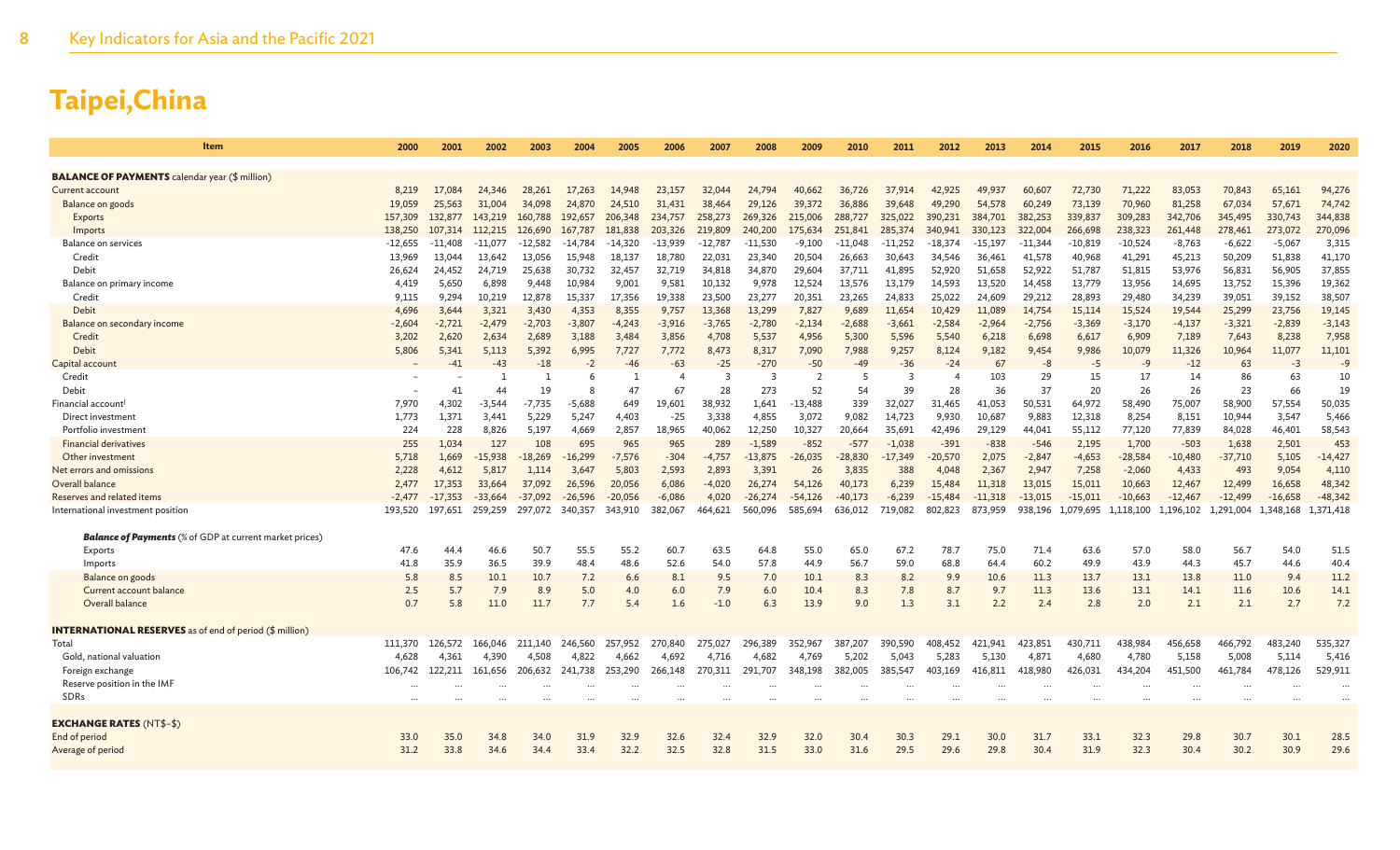| <b>Item</b>                                                         | 2000   | 2001   | 2002   | 2003   | 2004   | 2005   | 2006   | 2007   | 2008   | 2009   | 2010    | 2011    | 2012    | 2013    | 2014    | 2015    | 2016    | 2017    | 2018    | 2019    | 2020     |
|---------------------------------------------------------------------|--------|--------|--------|--------|--------|--------|--------|--------|--------|--------|---------|---------|---------|---------|---------|---------|---------|---------|---------|---------|----------|
|                                                                     |        |        |        |        |        |        |        |        |        |        |         |         |         |         |         |         |         |         |         |         |          |
| <b>EXTERNAL INDEBTEDNESS</b> as of end of year (\$ million)         |        |        |        |        |        |        |        |        |        |        |         |         |         |         |         |         |         |         |         |         |          |
| Total debt outstanding and disbursed                                | 34,757 | 34,336 | 45,033 | 63,054 | 80,888 | 86,732 | 85,833 | 94,525 | 90,361 | 81,963 | 101,581 | 122,528 | 130,821 | 170,134 | 177,945 | 158,954 | 172,238 | 181,938 | 191,161 | 184,659 | 189,873  |
| Long-term debt                                                      | 8,465  | 8,055  | 10,948 | 15.237 | 19,395 | 12.985 | 11,590 | 11,242 | 11,588 | 13,784 | 17,912  | 14,746  | 14.320  | 14,499  | 14,638  | 14,152  | 12,208  | 12,691  | 12,593  | 9,990   | 14,530   |
| Public and publicly guaranteed                                      | 23     | 19     |        | 179    | 524    | 222    | 190    | 345    | 1,508  | 5,921  | 8,035   | 4,524   | 3,298   | 2,307   | 1,853   | 1,116   | 1,109   | 317     | 168     | 629     | 1,446    |
| Private nonguaranteed                                               | 8,442  | 8.036  | 10,934 | 15.058 | 18,871 | 12,763 | 11,400 | 10,897 | 10,080 | 7,863  | 9,877   | 10,222  | 11,022  | 12,192  | 12,785  | 13,036  | 11,099  | 12,374  | 12,425  | 9,361   | 13,084   |
| Short-term debt                                                     | 26,292 | 26,281 | 34,085 | 47,817 | 61,493 | 73,747 | 74,243 | 83,283 | 78,773 | 68,179 | 83,669  | 107,782 | 116,501 | 155,635 | 163,307 | 144.802 | 160,030 | 169,247 | 178,568 | 174,669 | 175,343  |
| Use of IMF credit                                                   |        |        |        |        |        |        |        |        |        |        |         |         |         |         |         |         |         |         |         |         |          |
|                                                                     |        |        |        |        |        |        |        |        |        |        |         |         |         |         |         |         |         |         |         |         |          |
| External debt (% of GDP)                                            | 10.5   | 11.5   | 14.6   | 19.9   | 23.3   | 23.2   | 22.2   | 23.2   | 21.7   | 21.0   | 22.9    | 25.3    | 26.4    | 33.2    | 33.2    | 29.7    | 31.7    | 30.8    | 31.4    | 30.2    | 28.4     |
| Total long-term debt (% of total debt)                              | 24.4   | 23.5   | 24.3   | 24.2   | 24.0   | 15.0   | 13.5   | 11.9   | 12.8   | 16.8   | 17.6    | 12.0    | 10.9    | 8.5     | 8.2     | 8.9     | 7.1     | 7.0     | 6.6     | 5.4     | 7.7      |
| Short-term debt (% of total debt)                                   | 75.6   | 76.5   | 75.7   | 75.8   | 76.0   | 85.0   | 86.5   | 88.1   | 87.2   | 83.2   | 82.4    | 88.0    | 89.1    | 91.5    | 91.8    | 91.1    | 92.9    | 93.0    | 93.4    | 94.6    | 92.3     |
| Debt service (% of exports of goods and services)                   | 0.0    | 0.0    | 0.0    | 0.0    | 2.8    | 4.9    | 3.5    | 2.7    | 3.9    | 2.6    | 1.1     | 2.1     | 0.9     | 1.7     | 1.4     | 1.6     | 2.1     | 2.0     | 2.3     | 4.8     | 1.9      |
|                                                                     |        |        |        |        |        |        |        |        |        |        |         |         |         |         |         |         |         |         |         |         |          |
| Debt service transactions during the year <sup>k</sup> (\$ million) |        |        |        |        |        |        |        |        |        |        |         |         |         |         |         |         |         |         |         |         |          |
| Principal repayments on long-term debt                              | 44     |        |        | 11     | 5.066  | 9.122  | 5.830  | 3.776  | 8.783  | 5.071  | 2.971   | 6.714   | 3.288   | 5.908   | 4.693   | 4,540   | 5,561   | 4.752   | 4.439   | 12,248  | 4,848    |
| Interest on long-term debt                                          |        |        |        |        | 843    | ⊥,856  | 3,156  | 3,753  | 2,660  | 993    | 649     | 769     | 696     | 1,095   | 1,406   | 1,579   | 1,885   | 2,821   | 4,778   | 6,013   | 2,369    |
| Interest on short-term debt                                         |        |        |        |        |        |        |        |        |        |        |         |         |         |         |         |         |         |         |         |         | $\cdots$ |

... = data not available; - = magnitude equals zero; 0 or (-/+) 0.0 = magnitude is less than half of unit employed; \$ = United States dollars; cif = cost, insurance, and freight; fob = free on board; GDP = gross domestic p

IMF = International Monetary Fund; KLOE = kiloliter of oil equivalent; km<sup>2</sup> = square kilometer; kWh = kilowatt-hour; L = liter; m<sup>3</sup> = cubic meters; NPISHs = nonprofit institutions serving households; NT\$ = NT dollars; SD

a Refers to localities of 100,000 or more inhabitants.

b Includes import duties and value-added tax.

c Includes NPISHs.

d Refers to index of agricultural, forestry, and fishery production.

e Broad money liabilities are not equivalent to M2 because M2 is equal to broad money liabilities plus nonresidents NT\$ deposits.

f Refers to rates offered by the First Commercial Bank.

g Refers to prime rates offered by the First Commercial Bank from 2000 onward, and base lending rates offered by the First Commercial Bank from 2003 onward.

h The trade statistics have been adapted to the general trade system from 2016 onward, and the data are retrospected to 2001.

i Ranking based on the latest 5-year sum.

Excludes reserves and related items.

k For 2004 onward, debt-service payments comply to the current approaches of the World Bank and the IMF and comprise actual payments of interest on total external debt and actual amortization payments on long-term external debt. Prior to 2004, debt-service payments refer to actual payments of principal and interest on external public debt.

l Data refer to interest on external debt including long-term and short-term debt.

#### **Sources:**

| Population                | Government of Taipei, China, Directorate-General of Budget, Accounting and Statistics (DGBAS). Official communication, 22 March 2021; past communication. |
|---------------------------|-----------------------------------------------------------------------------------------------------------------------------------------------------------|
| Labor Force               | DGBAS. Official communication, 22 March 2021; past communication.                                                                                         |
| <b>National Accounts</b>  | DGBAS. Official communication, 22 March 2021; past communication.                                                                                         |
| <b>Production Indexes</b> |                                                                                                                                                           |
| Agriculture<br>$\cdots$   | DGBAS. Official communication, 22 March 2021; past communication.                                                                                         |

 Mining Manufacturing